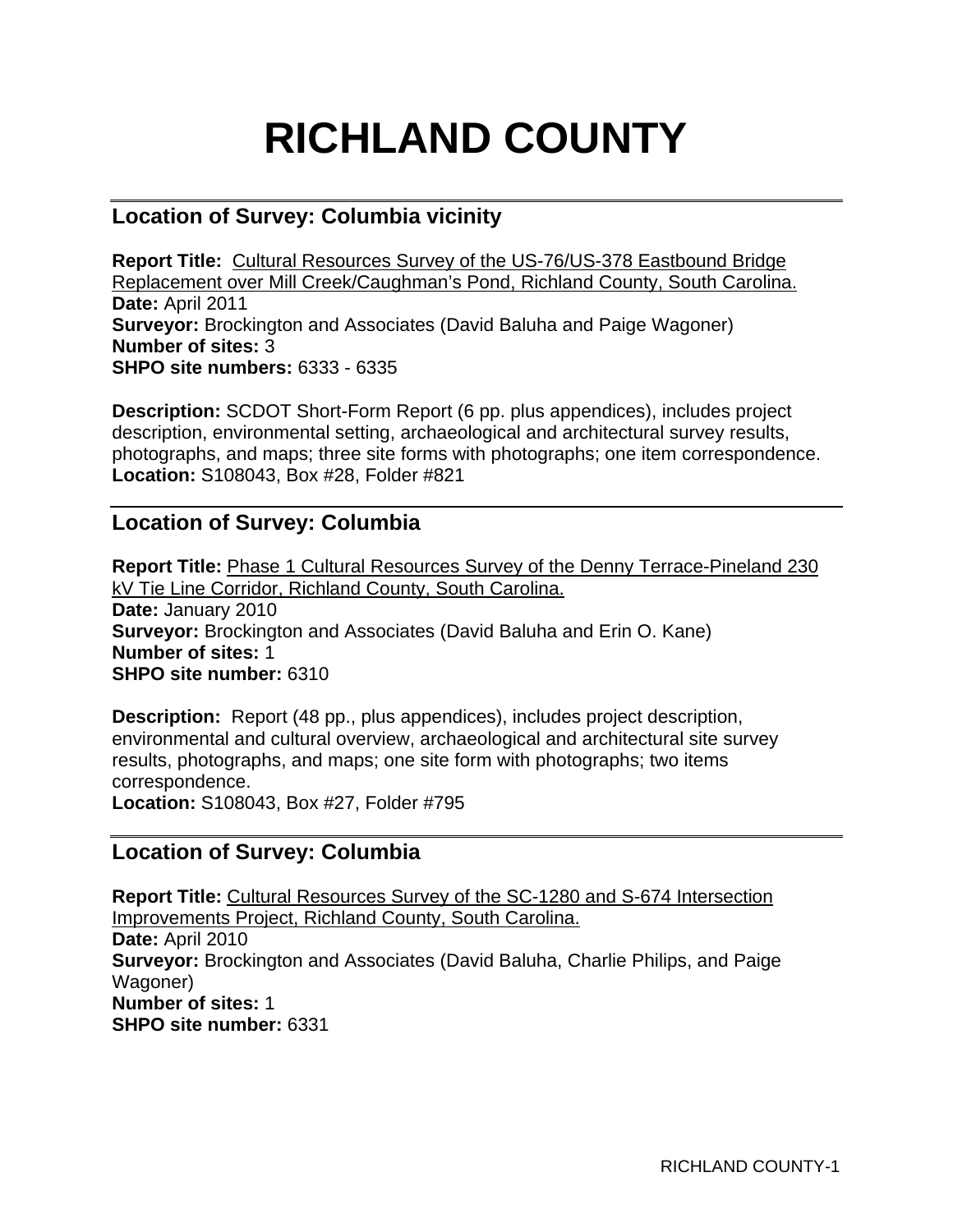**Description:** SCDOT Short-Form Report (3 pp. plus appendices), includes project description, environmental setting, site survey results, photographs, and maps; one site form with photographs; one item correspondence. **Location:** S108043, Box #27, Folder #792

#### **Location of survey: Forest Acres**

**Report title:** Phase 1 Cultural Resources Survey of S-434 (Willingham Rd.) Over Eightmile Branch, Richland County, South Carolina. **Date:** January 2010 **Surveyor:** New South Associates (Natalie Adams, Staci Richey, and Bryan Tucker) **Number of sites:** 17 **SHPO site numbers:** 6313 - 6329

**Description:** Report (26 pp.) includes project description, environmental and cultural overview, and description of archaeological and architectural resources; seventeen site forms with photographs; one item correspondence. **Location:** S108043, Box #26, Folder #773

## **Location of survey: Blythewood**

**Report title:** Phase I Cultural Resources Survey and Phase II Testing of the Proposed Blythewood High School Site, Richland County, South Carolina. **Date:** April 2009 **Surveyor:** R.S. Webb and Associates (Mary Elizabeth Gantt and W. Bozarth Finney) **Number of sites:** 7 **SHPO Site numbers:** 6301 - 6302.5

**Description:** Report (80 pp. plus appendices), includes project description, identification of archaeological and architectural resources, artifact inventory, photographs, and maps; seven site forms with photographs; two items correspondence. **Location:** S108043, Box #26, Folder #759

# **Location of survey: Columbia**

**Report title:** Cultural Resources Survey of the Greene Street Project, Richland County, South Carolina. **Date:** July 2009 **Surveyor:** R.S. Webb and Associates (Kenneth Styer and Mary Elizabeth Gantt) **Number of sites:** 6 **SHPO Site numbers:** 6303 - 6308

**Description:** Report (6 pp. plus appendices), includes project description, previously identified archaeological and architectural resources, newly identified architectural resources, photographs, and maps; six site forms with photographs. **Location:** S108043, Box #25, Folder #746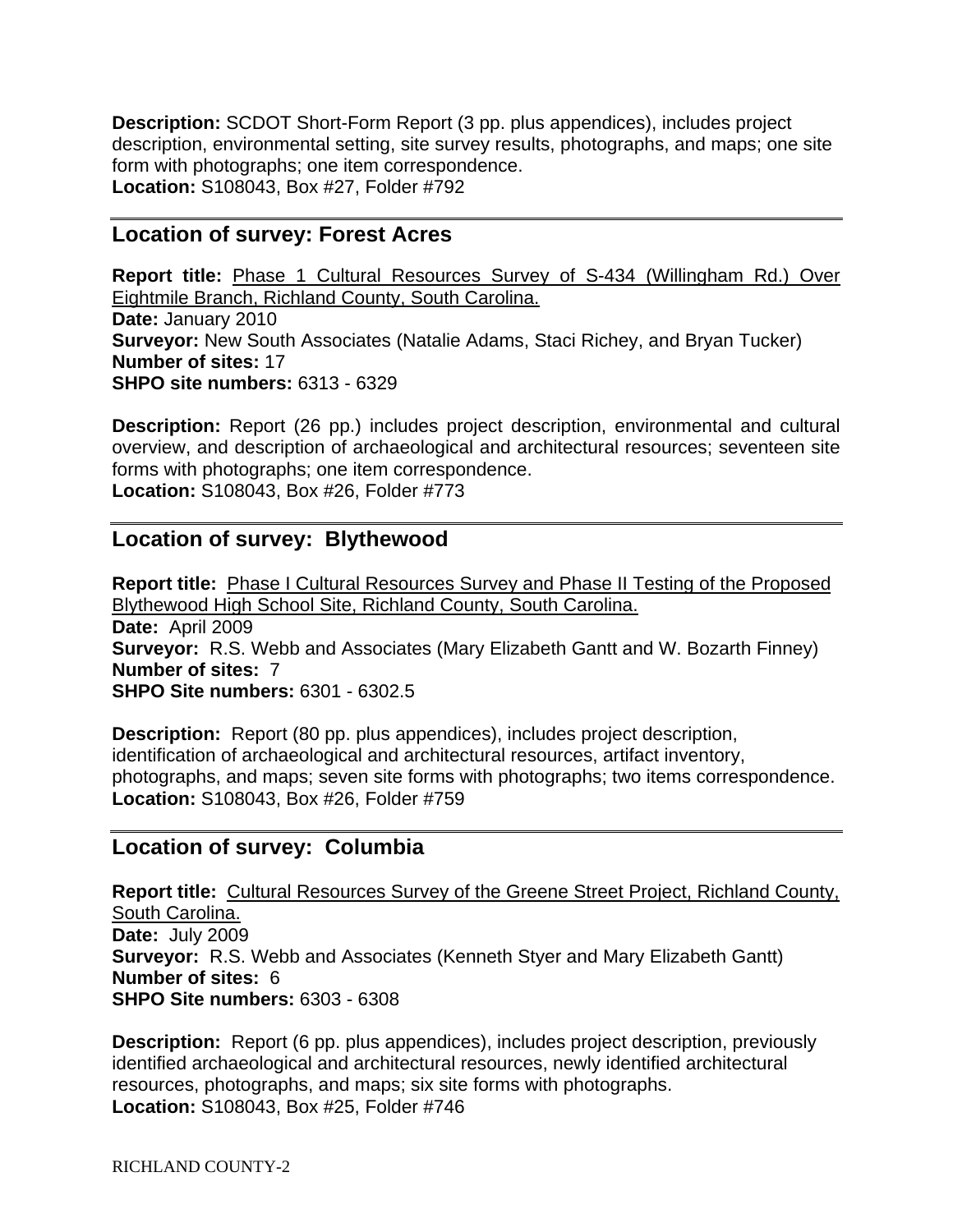# **Location of survey: Columbia**

**Report title:** Historic Architectural Survey of the SC Route 48 (Bluff Road) Widening Project between 2-2356 (Harlem Street) and Blakely Road, Richland County, South Carolina. **Date:** November 2006 **Surveyor:** SCDOT (Chad Long) **Number of sites:** 2 **SHPO Site numbers:** 4744 - 4745

**Description:** SCDOT Architectural Survey Letter/Report (2 pp.), includes project description, and one map; two site forms with photographs. **Location:** S108043, Box #21, Folder #636

## **Location of survey: Areas in Lexington, Newberry, Richland, and Saluda Counties**

**Report title:** Stage I Cultural Resource Reconnaissance Survey of the Saluda Hydroelectric Project Area, Lexington, Newberry, Richland, and Saluda Counties, South Carolina. **Date:** November 2005 **Surveyor:** TRC (Bill Green, Sean Norris, Ted Karpynec, and Jeffrey Holland) **Number of sites:** 8 **SHPO site numbers:** 0514 - 0521 (all in Lexington County)

**Description:** Final report (159 pp. plus appendices) includes maps of project area, provides environmental context and cultural overview, and description of archaeological and architectural resources; eight site forms with photographs; one item correspondence.

**Location:** S108043, Box #20, Folder #616

**Description:** 3 USGS Topographic Maps with sites plotted **Location:** S108042, Map Case 12/08 ("Multi County"—placed after maps for York County), Folder #1, 3 Items.

#### **Location of survey: Columbia**

**Report title:** Replacement of the US-176 Broad River Bridge over the Broad River in the City of Columbia, Richland County, South Carolina. **Date:** April 2006 **Surveyor:** Parsons Brinkerhoff (Architectural) and Brockington and Associates (Archaeological) **Number of sites:** 3 **SHPO site numbers:** 5965 - 5967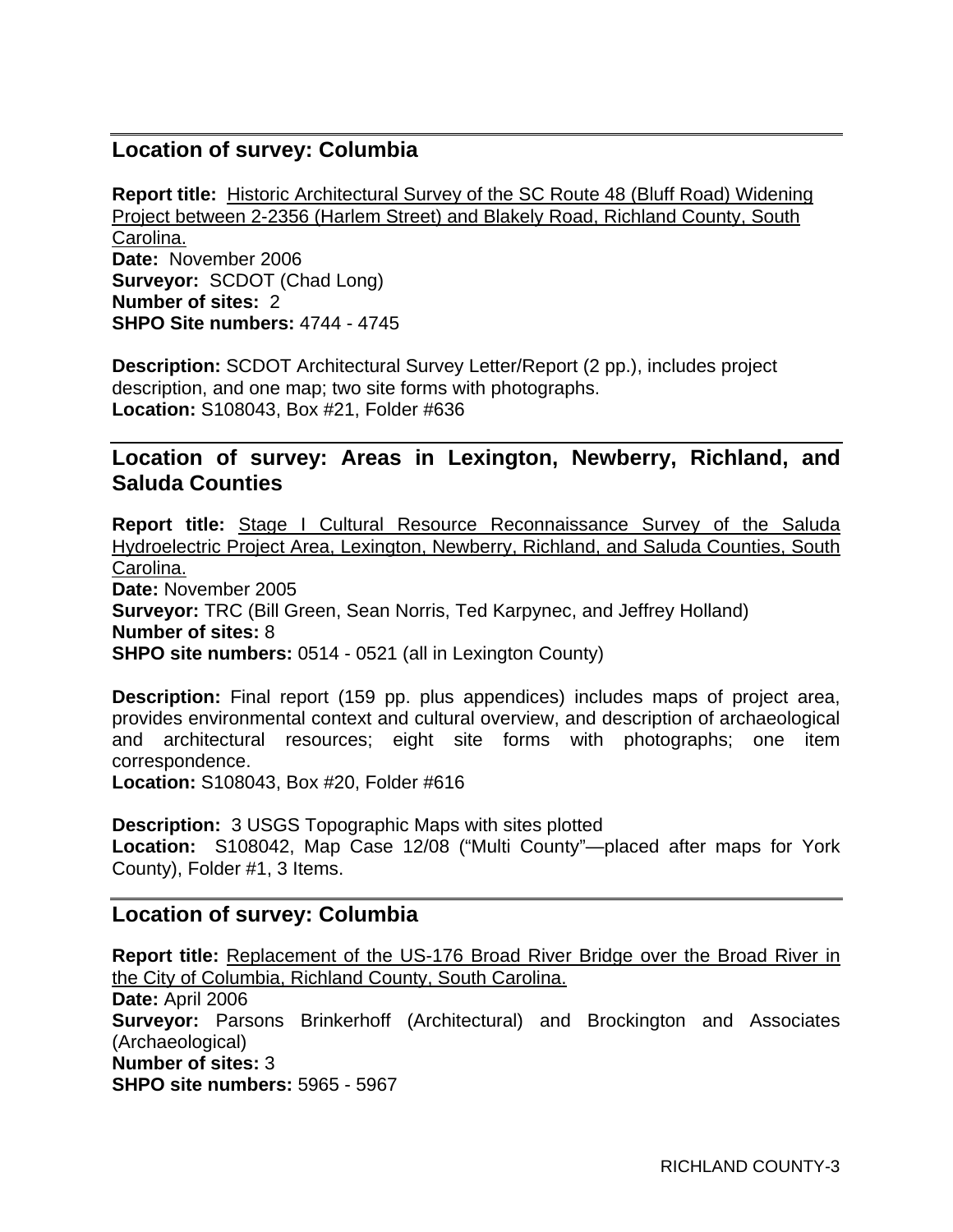**Description:** Archaeological (57 pp. plus appendices) and architectural (20 pp. plus appendix) includes maps of project area, provides environmental context and cultural overview, and description of archaeological and architectural resources; three site forms with photographs; three items correspondence. **Location:** S108043, Box #20, Folder #612

## **Location of survey: Eastover**

**Report title:** Cultural Resources Survey, US 76/378 at S1162, Richland County, South Carolina. **Date:** Februaury 2006 **Surveyor:** New South Associates (Natalie Adams, Terri Gillett, Jennifer Langdale, and Matthew Tankersley) **Number of sites:** 12 **SHPO site numbers:** 3556,3710-3710.01, 3711-3711.01,5968-5972

**Description:** Draft report (45 pp.) includes maps of project area, provides environmental context and cultural overview, and description of archaeological and architectural resources; twelve site forms with photographs; one item correspondence. **Location:** S108043, Box #20, Folder #611

# **Location of Survey: Columbia**

**Report Title:** Cultural Resources Survey of the Proposed Central Midlands Regional Transit Authority (CMRTA) Facility, Richland County, South Carolina. **Date:** February 2004 **Surveyor:** Brockington and Associates (Brent Landsdell) **Number of sites:** 1 **SHPO site number:** 4743

**Description:** Copy of Short-Form Report (6 pp), includes environmental setting, project description, and site descriptions; one site form with photographs; four items correspondence. **Location:** S108043, Box #20, Folder #594

# **Location of Survey: Columbia**

**Report Title:** Revised Draft Report: Intensive Archaeological and Architectural Survey for Proposed Improvements to the Intersection of US 76/21 with US 76/378, and S-467 (Adger Road) with S-111 (Ott Road), Columbia, Richland County, South Carolina. **Date:** December 2005 **Surveyor:** Legacy Research Associates (Deborah Joy, Stave Rankin, Carrie Collins) **Number of sites:** 2 **SHPO site numbers:** 5963 - 5964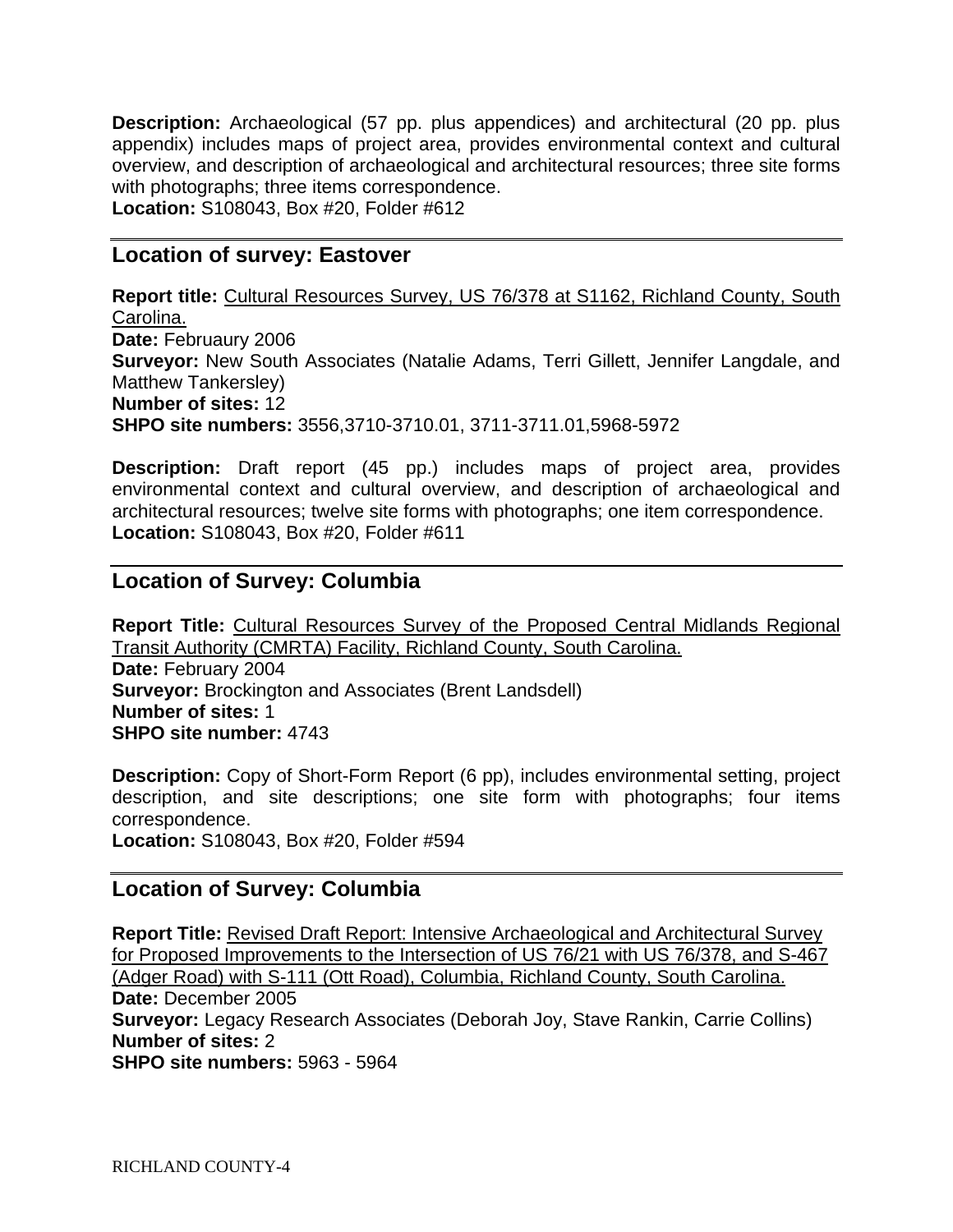**Description:** Draft report (10 pp. plus appendices), includes environmental setting, project description, site descriptions, and maps; two site forms with photographs; one item correspondence. **Location:** S108043, Box #19, Folder #585

## **Location of Survey: White Rock vicinity**

**Report Title:** Proposed 150-ft. Monopole Tower, Forrest Shealey Road and Johnson Marina Road, Cingular Site # 091-259 A; Richland County, South Carolina. **Date:** February 2005 **Surveyor:** Circa, Inc. (April Montgomery) **Number of sites:** 1 **SHPO site numbers:** 5937

**Description:** One site form with photographs; project area map; two items correspondence. **Location:** S108043, Box #18, Folder #539

# **Location of survey: Columbia (Northeast)**

**Report title:** Cultural Resources Survey of the Proposed Improvements to the SC-12 (Percival Road) and S-63 (Alpine Road) Intersection in Columbia, Richland County, South Carolina. **Date:** May 2005 **Surveyor:** Legacy Research Associates (Deborah Joy) **Number of sites:** 6 **SHPO site numbers:** 5938 - 5942

**Description:** Copy of SCDOT Archaeological/Architectural Short-Form Report (6 pp.), includes environmental setting, project description, site descriptions, and maps; six site forms with photographs; one item correspondence. **Location:** S108043, Box #18, Folder #518

#### **Location of survey: Hopkins**

**Report title:** Intensive Archaeological and Architectural Survey for the Proposed Improvements to the S-5 (Clarkson Road) in Richland County, South Carolina. **Date:** August 2005 **Surveyor:** Legacy Research Associates **Number of sites:** 8 **SHPO site numbers:** 3738 - 3740; 5957 - 5960

**Description:** Report (37 pp. plus appendix), includes environmental setting, historic context, project description, site descriptions, artifact inventory, and maps; two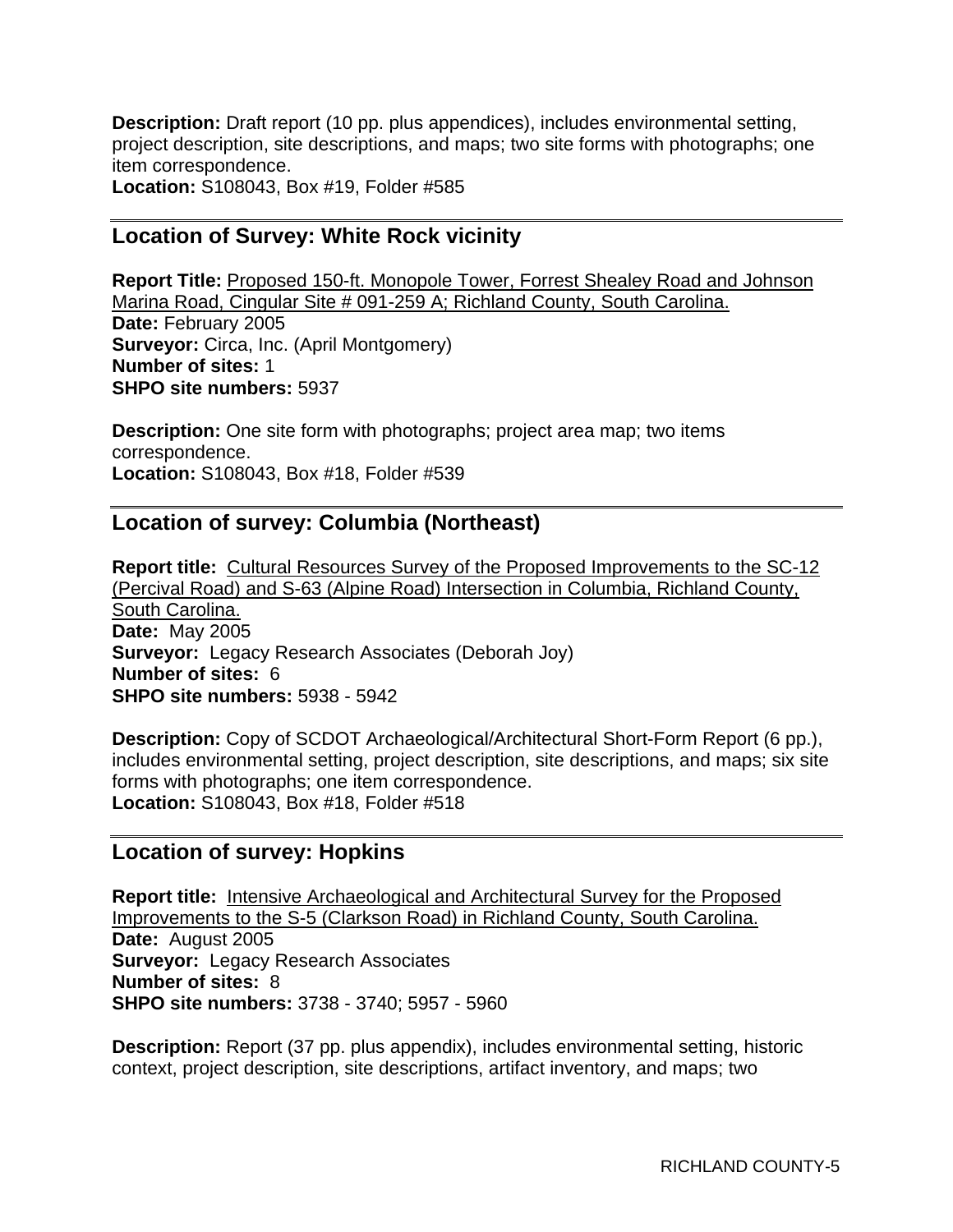archaeological site inventory records; eight architectural site forms with photographs; one item correspondence. **Location:** S108043, Box #18, Folder #517

# **Location of survey: Columbia**

**Report title:** Intensive Archaeological and Architectural Survey for the Proposed Improvements to the S-15 (George Roger Blvd.) and S-727 (Shop Road) Intersection in Columbia, Richland County, South Carolina. **Date:** May 2005 **Surveyor:** Legacy Research Associates (Deborah Joy) **Number of sites:** 5 **SHPO site numbers:** 5949 - 5953

**Description:** Copy of SCDOT Archaeological/Architectural Short-Form Report (6 pp.), includes environmental setting, project description, site descriptions, and maps; five site forms with photographs; one item correspondence. **Location:** S108043, Box #18, Folder #516

# **Location of survey: Blythewood vicinity**

**Report title:** Archaeological and Historical Examination of 38RD1275: A Historic Mill Site on Roberts Branch, Richland County, South Carolina. **Date:** November 2004 **Surveyor:** New South Associates (Natalie Adams and Jennifer Langdale) **Number of sites:** 0 **SHPO site numbers:**

**Description:** Report (28 pp. plus appendices) includes environmental setting, historic context, identification of historic resources, and maps. **Location:** S108043, Box #18, Folder #500

# **Location of survey: Columbia vicinity (Northeast)**

**Report title:** Intensive Archaeological and Architectural Survey for the Proposed Improvements to the S-424 (Rabon Road) and S-1293 (Flora Drive) Intersection in Richland County, South Carolina. **Date:** July 2005 **Surveyor:** Legacy Research Associates **Number of sites:** 7 **SHPO site numbers:** 5943 - 5948.01

**Description:** Draft report (25 pp.), includes environmental setting, historic context, project description, site descriptions, and maps; seven site forms with photographs; one item correspondence.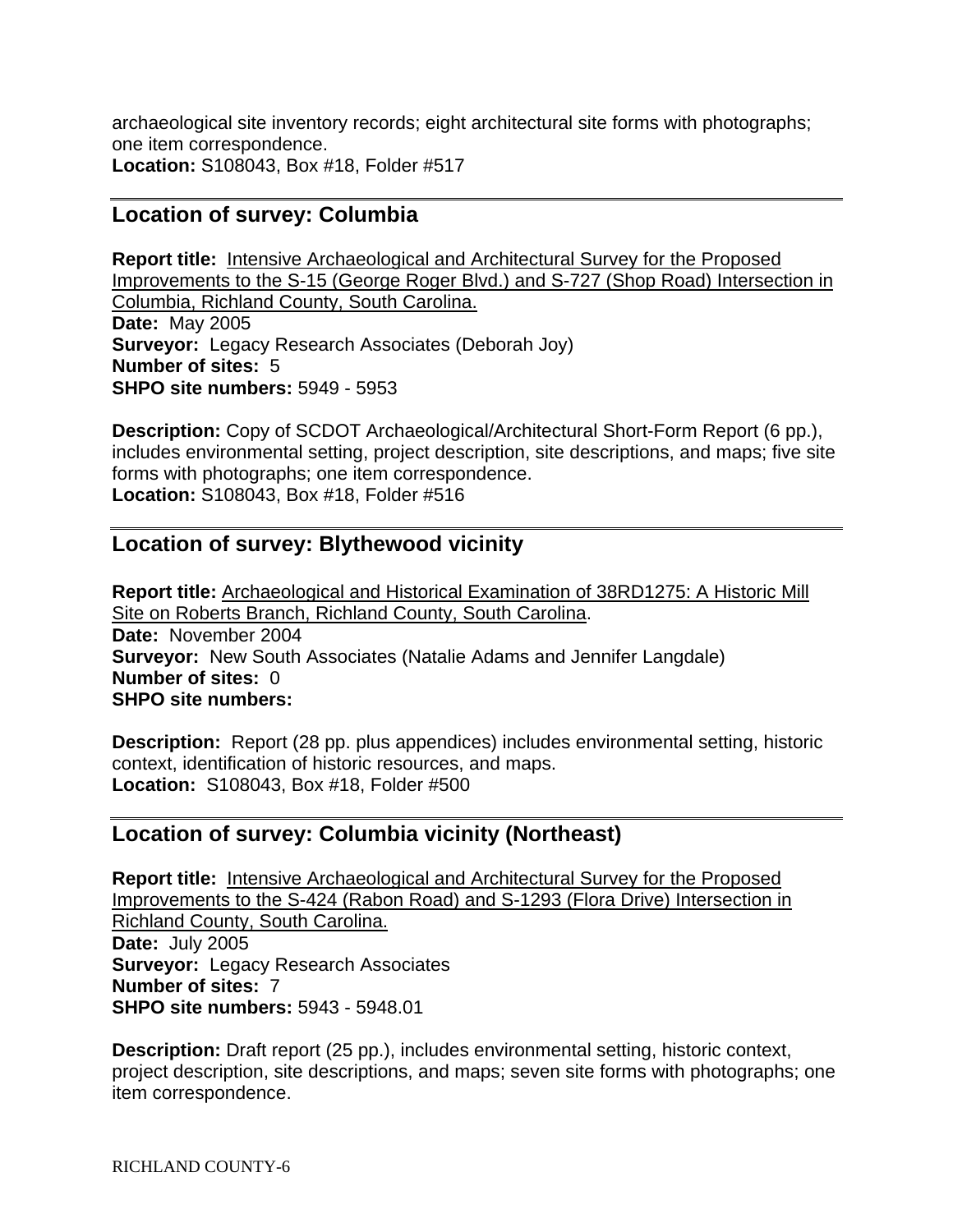**Location:** S108043, Box #18, Folder #489

# **Location of survey: US Highway 601 at the Richland/Calhoun County Line**

**Report title:** Architectural Survey Report of the US 601 Road Widening and Bridge Replacements, Calhoun and Richland Counties. **Date:** August 2004 **Surveyor:** Legacy Research Associates (Deborah Joy and Amy Carruth) **Number of sites:** 0 **SHPO site numbers:**

**Description:** Architectural and archaeological survey report (86 pp. plus appendices) includes project description, environmental setting, identification of historic resources, maps showing project area, previously identified archaeological and architectural sites (all architectural sites previously identified in 1993 Lower Richland County Survey), deep testing report, underwater survey report, artifact inventory **Location:** S108043, Box #17, Folder #476

## **Location of survey: Eastover**

**Report title:** A Phase I Cultural Resources Survey and Viewshed-Impact Assessment of the Proposed Horrell Hill Cellular Tower Location in Richland County, South Carolina. **Date:** November 2003 **Surveyor:** Panamerican Consultants (Tony Castillo Chirel and Stacey L. Griffith) **Number of sites:** 5 **SHPO site numbers:** 3505, 3609, 4739, 4740, 4742

**Description:** Architectural survey report (37 pp.) includes project description, environmental setting, identification of historic resources, maps showing project area, previously identified architectural sites; five site forms with photographs; updated photos of sites in area of potential effect previously recorded during Lower Richland County Survey; three items correspondence; technical comments. **Location:** S108043, Box #17, Folder #456

# **Location of survey: Fort Jackson**

**Report title:** Addendum Report, Description and Evaluations of Six Recorded Structures, Cultural Resources Survey of the Gregg Circle Land Disposal, Fort Jackson, Richland County, South Carolina. **Date:** January 1987 **Surveyor:** US Army Corps of Engineers, Environmental Resources Branch, Planning Division **Number of sites:** 6 **SHPO site numbers:** none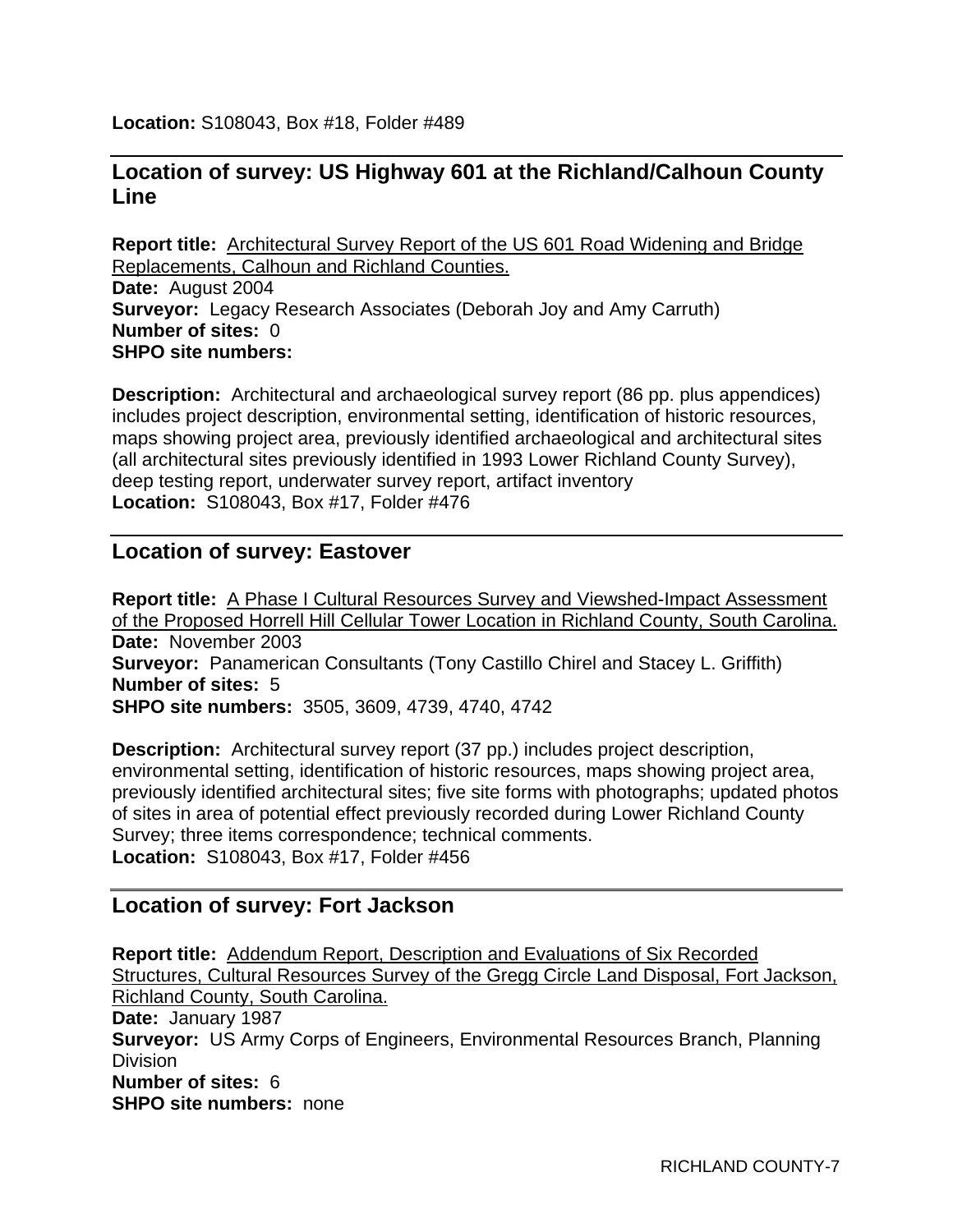**Description:** Report (44 pp.) includes photos, drawings, historical information on Building No. 1, Building No. 53, Boiler House, Building No. 993, Buildings No. 10 and 11; color and black and white photographs; no site forms; two items correspondence. **Location:** S108043, Box #15, Folder #398

## **Location of survey: North Main St., Columbia**

**Report title:** Architectural Survey of the Proposed Area of North Main Street. Improvements, from Elmwood Ave. to Fairfield Rd. **Date:** June 2003 **Surveyor:** Parsons Brinckerhof (David W. Ray) **Number of sites:** 29 **SHPO site numbers:** 5454 - 5482

**Description:** Architectural survey report (41 pp.) includes project description, environmental setting, identification of historic resources, maps showing project area, previously identified archaeological and architectural sites; twenty-nine site forms with photographs; one item correspondence. **Location:** S108043, Box #15, Folders #396-397

# **Location of survey: Upper Richland County**

**Report title:** Upper Richland County, South Carolina, Historical and Architectural Survey. **Date:** June 2002 **Surveyor:** Edwards-Pitman Environmental, Inc. (Jennifer F. Martin, Nicholas G. Theos, Sarah A. Woodard) **Number of sites:** 436 **SHPO site numbers:** 0017, 0048, 4715 - 5440

**Boundaries:** The boundaries for the survey were the Richland County line to the north, east, and west. The southern boundary of the survey area follows the northern side of Interstate 20 to its intersection with Interstate 77, proceeding south along the east side of I-77 to its junction with the northern boundary of Fort Jackson Military Reservation, then proceeding east along the northern boundary of Fort Jackson to its intersection with US Highway 601, then north along US 601 to the Kershaw County line. The survey area also consists of the unincorporated area north of the City of Columbia and Fort Jackson, and the incorporated areas of Blythewood, Arcadia Lakes, and Forest Acres, and the portion of the incorporated area of Irmo within Richland County.

Olympia Mill and Village were also recorded in this survey (see separate finding aid entry).

**Description:** Report (57 pp., plus appendices), includes historical overview of survey area, maps, photographs, and inventory of properties surveyed. Also includes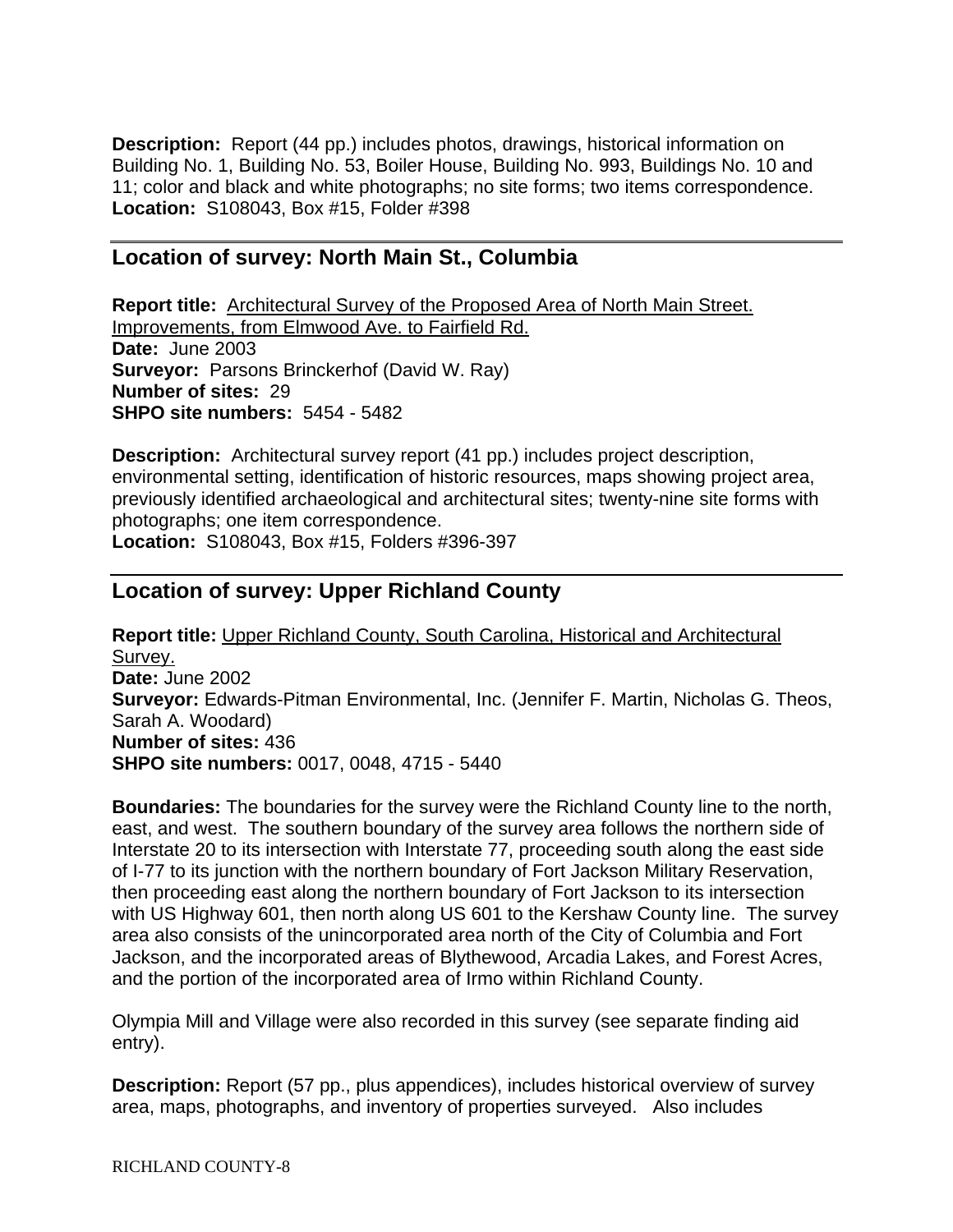separate folder of information about State Park complex (at intersection of Farrow Rd. and Parklane Rd.). **Location:** S108042, Box #121

**Description:** Site forms with photographs arranged by USGS quad name, then site number.

**Location:** S108042, Box#132 (Blythewood Quad-Richtex Quad), Box #133 (Richtex Quad-Ridgeway Quad)

**Description:** Intensive level survey on USGS quad maps: Blythewood, Chapin, Columbia North, Elgin, Fort Jackson North, Irmo, Irmo Northeast, Lake Murray East, Leesburg, Longtown, Messers Pond, Richtex, Ridgeway. **Location:** S108042, Map Case 12/07, Richland Co., Folder #5

**Description:** Negatives **[Restricted – contact Survey Coordinator] Location:** S108013, Box #5

# **Location of survey: Olympia Mill and Village**

**Report title:** Olympia Mill and Village Historical and Architectural Survey. **Date:** June 2002 **Surveyor:** Edwards-Pitman Environmental, Inc. (Jennifer F. Martin, Nicholas G. Theos, Sarah A. Woodard) **Number of sites:** 382 **SHPO site numbers:** 5066 - 5436

**Boundaries:** The boundaries for the Olympia Mill and Village survey includes the original Olympia Mill property, and an area bounded on the northeast by Bluff Road, on the southeast by Granby Lane, by the Vulcan Materials quarry property and a portion of Olympia Avenue on the southwest, and by Heyward Street on the north.

**Description:** Report (34 pp., plus appendix), includes historical overview of survey area, maps, photographs, and inventory of properties surveyed. **Location:** S108042, Box #121

**Description:** Site forms with photographs arranged by site number. **Location:** S108042, Box#133

**Description:** Sketch map of Olympia Mill and Village with parcel lines and site numbers. **Location:** S108042, Map Case 12/07, Richland Co., Folder #5

**Description:** Negatives **[Restricted – contact Survey Coordinator] Location:** S108013, Box #5

# **Location of survey: US 21 and Road S-59, Blythewood**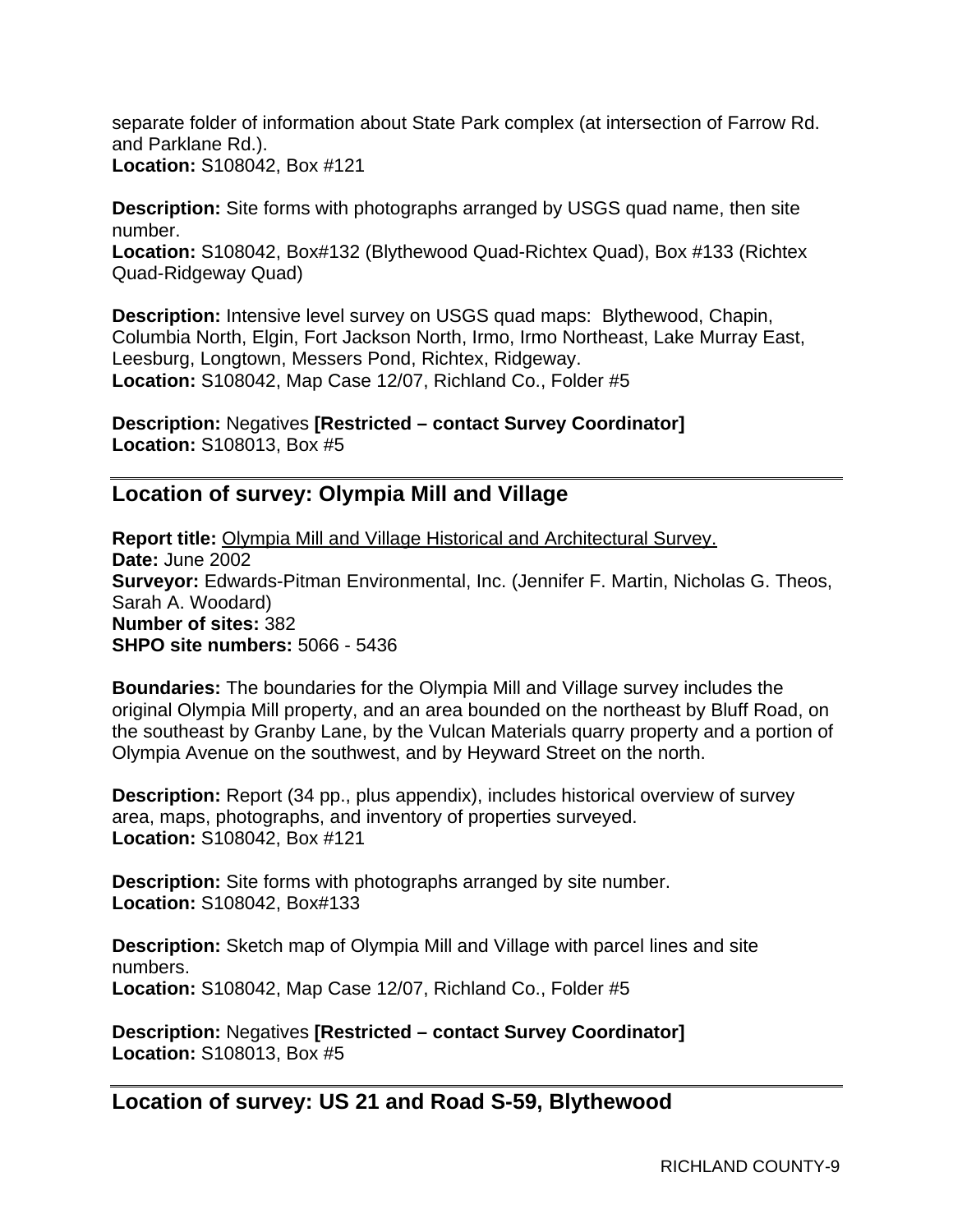**Report title:** Intensive Archaeological and Architectural Survey of the Proposed US 21 and Road S-59 Widening Project.

**Date:** August 2002 **Surveyor:** SCDOT (Bonnie L. Frick) **Number of sites:** 2 **SHPO site numbers:** 5452 - 5453

**Description:** Archaeological and architectural field report (30 pp., plus appendix) includes project description, environmental setting, identification of historic resources, maps showing project area and right of way; two site forms with photographs; one item correspondence.

**Location:** S108043, Box #13, Folder #324

# **Location of survey: Richland and Lexington Counties**

**Report title:** Intensive Architectural Survey of the SC Route 6 Improvements Project, Lexington and Richland Counties, South Carolina. **Date:** October 2000 **Surveyor:** Brockington and Associates (Bruce Harvey) **Number of sites:** 131 **SHPO site numbers:** 0126, 0127, 0133, 0172 - 0220, 0225 - 0269 (Lexington County); 4698 - 4731 (Richland County).

**Description:** Report (viii, 122 pp. plus appendices), includes maps and illustrations; site forms with photographs; two items correspondence. **Location:** S108043, Box #9, Folders #226 - 230

# **Location of survey: Two Notch Road, Columbia**

**Report title:** Identification of Architectural/Historical Resources and Preliminary Assessment of Effects: Improvements to Two Notch Road from Forest Drive to Beltline Boulevard, Columbia, Richland County, South Carolina. **Date:** April 2000 **Surveyor:** Parsons Brinckerhoff Quade & Douglas **Number of sites:** 6 **SHPO site numbers:** 4692 - 4697

**Description:** Report (iii, 12pp. plus appendices) includes description of project, historic context, resources surveyed, photocopies of survey forms, photographs, and maps; no site forms on file; two items correspondence. **Location:** S108043, Box #11, Folder #293

# **Location of survey: Eastover vicinity**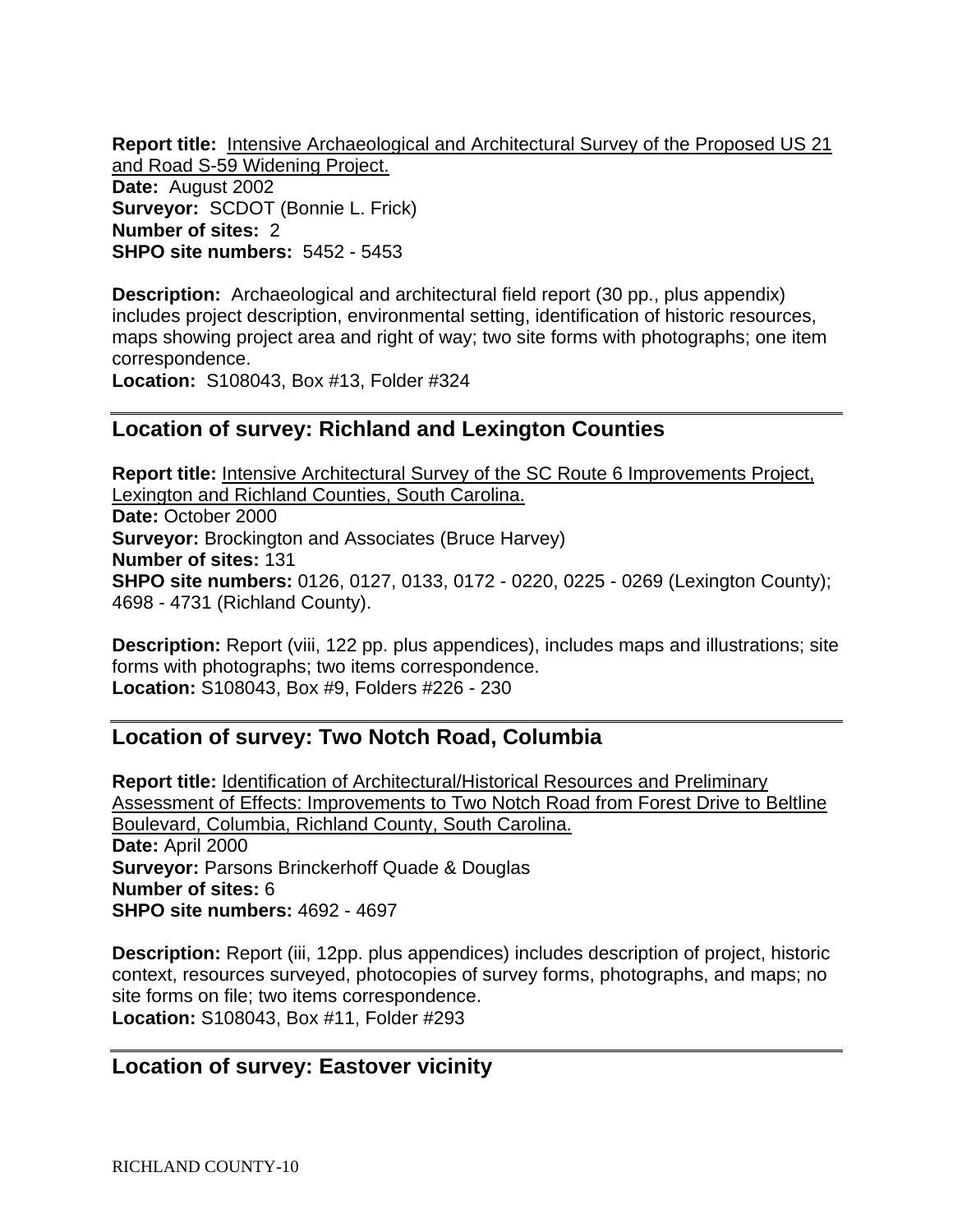**Report title:** A Historic Resources Inventory and Survey of South Carolina Army National Guard Facilities. **Date:** January 2000 **Surveyor:** South Carolina Institute of Archaeology and Anthropology (Christina Anderson) **Number of sites:** 1 **SHPO Site number:** 4736

**Description:** Report (v, 26 pp. plus appendices) includes description of project, photos, maps, and tables; one item correspondence; site form with photographs. **Location:** S108043, Box #10, Folder #254

# **Location of survey: U.S. 176 Frontage Rd. at I-26**

**Report title:** An Addendum to An Archaeological Survey of the U.S. Route 176 Frontage Road Improvements at the I-26 Interchange (Peak Exit), Richland County, South Carolina. **Date of survey:** 1997 **Surveyor:** South Carolina Department of Transportation (Darwin Ramsey-Styer) **Number of sites:** 1 **SHPO site number:** 426-4690

**Description:** Site form with photographs; xerox of map showing area surveyed and identified structure; no report on file. **Location:** S108043, Box #4, Folder #101

# **Location of survey: Columbia - City - 1717 Brabham St.**

**Report title:** A Cultural Resources Investigation of the Proposed Intersection Improvements for Laurel Street and Two Notch Road, Columbia, SC. **Date of survey:** 1997 **Surveyor:** South Carolina Department of Transportation (D. Ramsey-Styer) **Number of sites:** 1 **SHPO site number:** 3465

**Description:** Site form with photographs; two letter-sized maps showing project area and identified structure; no report on file. **Location:** S108043, Box #3, Folder #94

# **Location: Richland - County**

**Report title:** An Addendum to an Intensive Archaeological and Architectural Survey of the Proposed SC 52 (Clemson Rd/Killian Rd) Widening Project, Richland County, SC. **Date of survey:** 1996 **Surveyor:** South Carolina Department of Transportation (Valerie Marcil) **Number of sites:** 1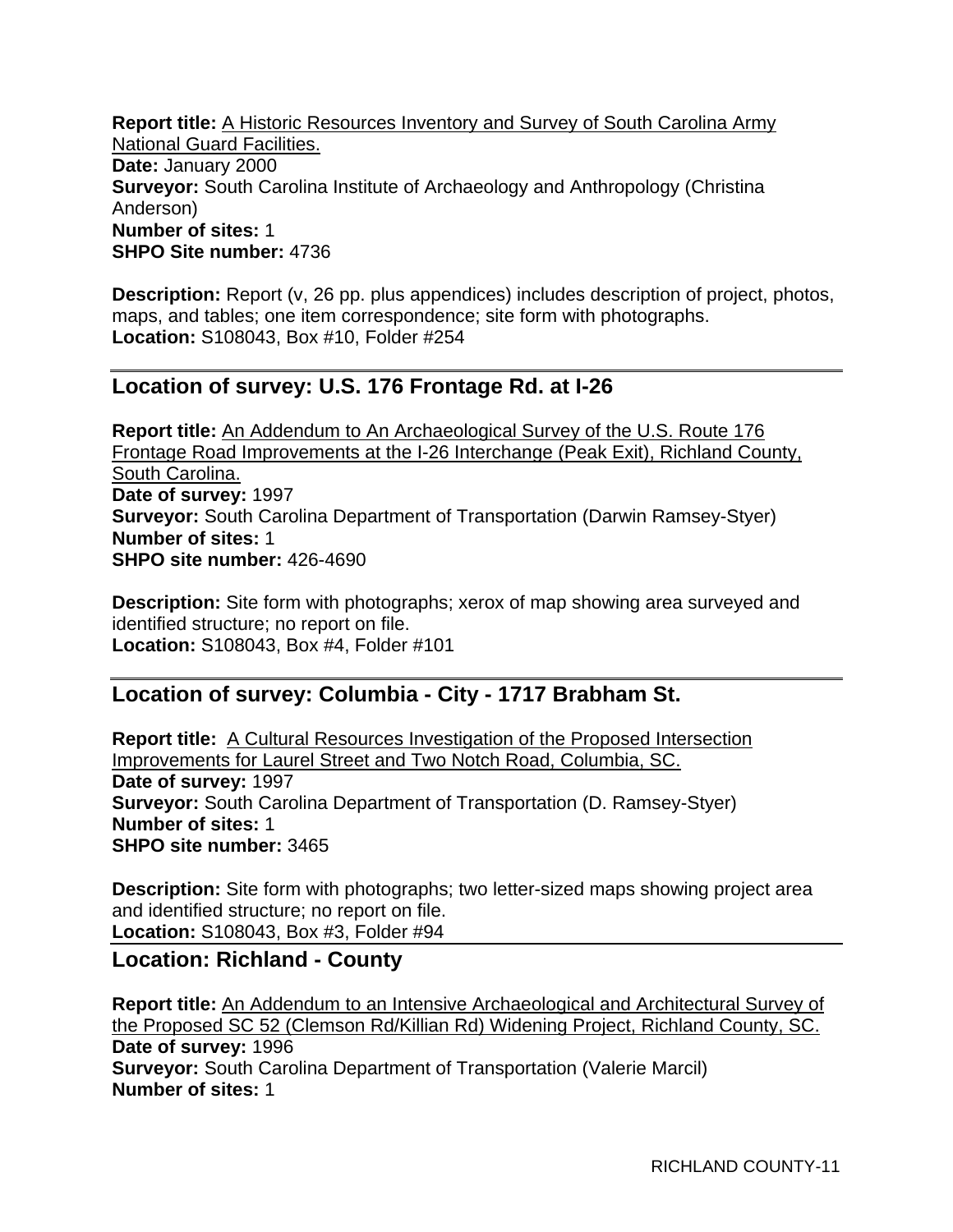#### **SHPO site number:** 4688

**Description:** Report (17 pp) includes project description, results of survey, maps, and tables; site form with photos; one item correspondence. **Location:** S108043, Box #3, Folder #85

## **Location of survey: Richland - County**

**Report title:** An Intensive Architectural and Archaeological Survey of the Proposed Intersection Improvements at US 176, Road S670 and Road SC 129, Richland County, S.C. **Date:** 1995 **Surveyor:** South Carolina Department of Transportation (Darwin Ramsey-Styer) **Number of sites:** 4 **SHPO site numbers:** 4660 - 4663

**Description:** Site form with photos; xerox of map showing location of survey boundaries and properties; no report on file. **Location:** S108043, Box #3, Folder #78

## **Location of survey: Columbia - City**

**Report Title:** An Intensive Archaeological and Architectural Survey of Proposed Intersection Improvements at US Rt. 1, SC 127 (Covenant Rd.) and Germany St., Columbia, Richland Co., S.C. **Date:** February 1995 **Surveyor:** South Carolina Department of Transportation **Number of sites:** 4 **SHPO site numbers:** 4656 - 4659

**Description:** Site forms with photos; map; no report on file. **Location:** S108043, Box #2, Folder #59

#### **Location of survey: Fort Jackson**

**Report title:** Fort Jackson, South Carolina: An Army Infantry Training Facility in the Southern Department and Fourth Corps Area, 1917-1946. **Date:** 1995 **Surveyor:** Hardy-Heck-Moore and Associates, Inc. (Diane Williams, Anne Malanka, and David W. Moore, Jr.)

**Description**: Report (140 p. plus appendicies, spiral bound), includes historic contexts, inventory; misc. correspondence and memos re survey; copy of 1994 report, Historic Resources Survey of Fort Jackson, South Carolina (14 p. plus appendicies, unbound). NOTE: Site forms stored at Fort Jackson. **Location**: S108043, Box #5, Folders #134 - 135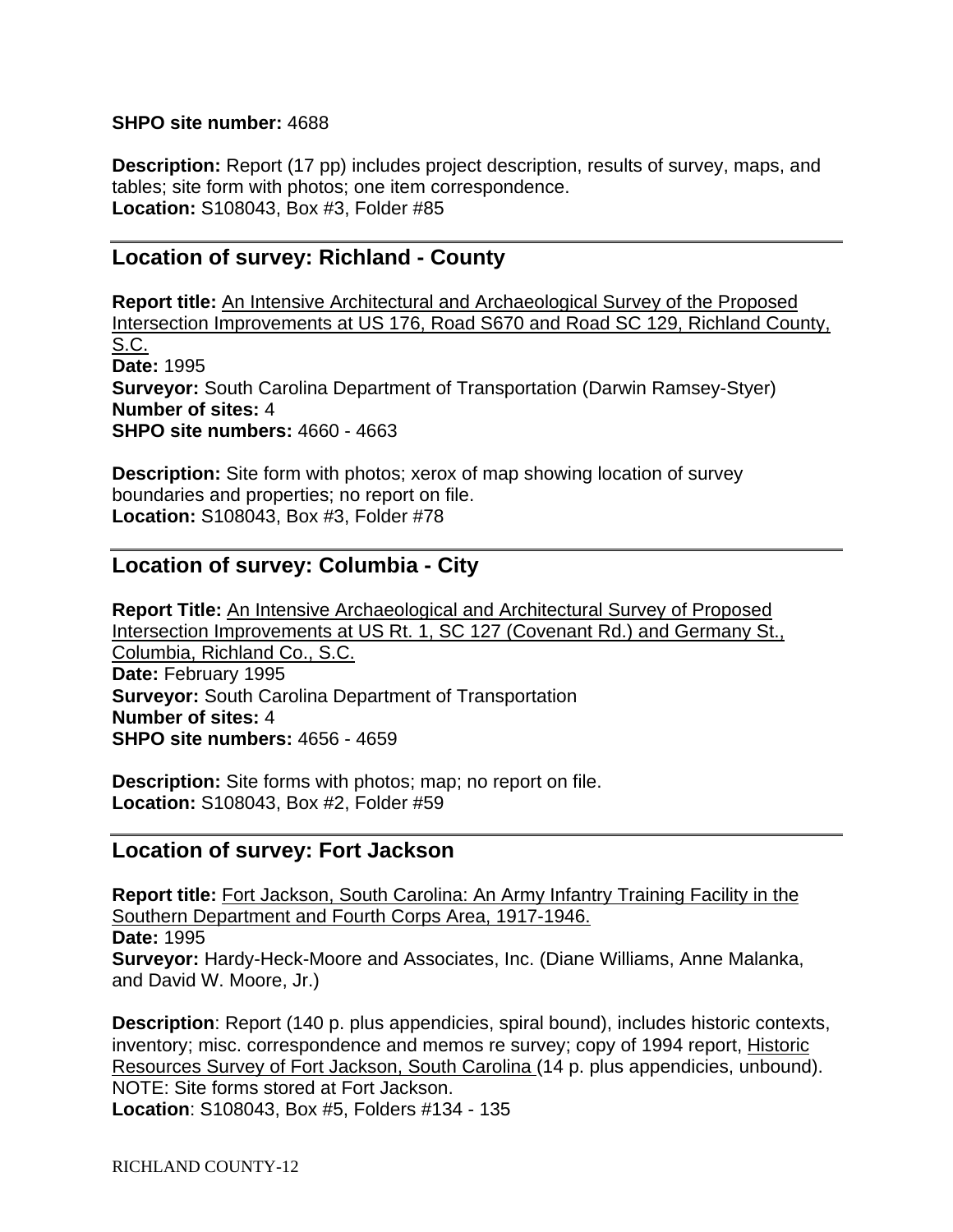# **Location of survey: Columbia – City - 513 Pickens Street**

**Report title:** Cultural Resources Survey and Assessment of Naval Reserve Centers within the Geographical Area of Responsibility of Southern Division, Naval Facilities Engineering Command. **Date of survey:** 1995 **Surveyor:** Hardy-Heck-Moore and Associates, Inc.

**Description:** Report (12 p.), includes photographs, maps; building inventory forms; b&w contact sheets and negatives; color slides. **Location:** S108043, Box #4, Folder #117

#### **Location of survey: Richland - County**

**Date of survey:** January 1995 **Number of sites:** 3 **SHPO site numbers:** 4321-4323 **Surveyor:** David Blick (Historic Columbia Foundation)

**Description:** Report is in the form of a booklet (16 p.), Richland County's Rural African-American Schoolhouses, 1895-1954". **Location:** S108042, Box #122

**Description:** Site forms with removable photographs in Mylar sleeves. **Location:** S108042, Box #115

## **Location of survey: Columbia, 1416 Park St.**, **(Nathaniel J. Frederick House)**

**Date:** 1994 **Number of sites:** 1 **SHPO site number:** 502-4655

**Description:** Site form with photographs. **Location:** S108044, Box #1, Folder #28

# **Location of survey: S52 (Clemson-Killian Road)**

**Date:** December 1993 **Surveyor:** SC Department of Transportation (Charlie Rinehart and Scott Sutton) **Number of sites:** 2 (including Clemson's South Carolina Agricultural Experiment Station) **SHPO site numbers:** 4353 - 4354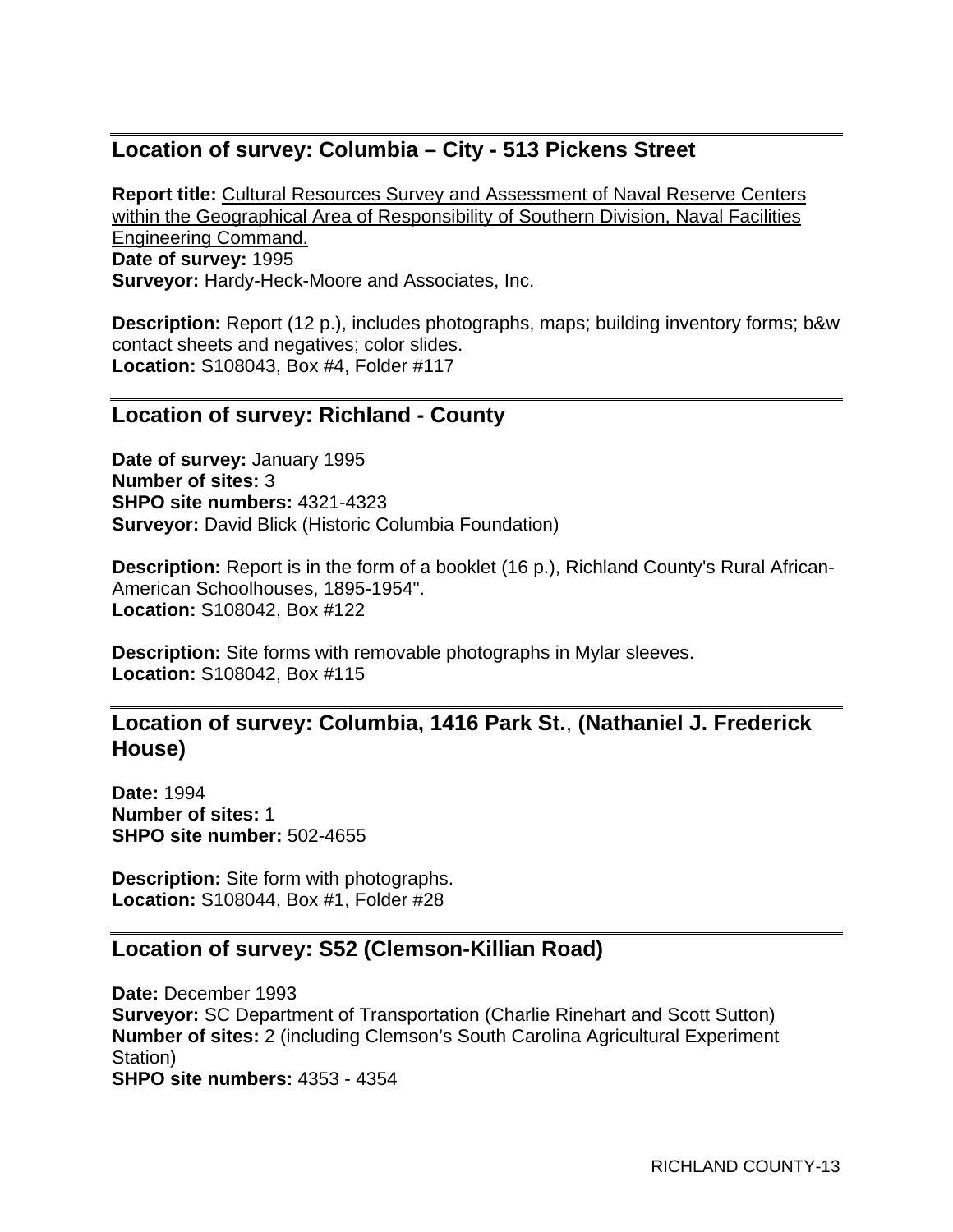**Description:** Site forms with photographs; photocopies of 3 partial USGS topographic quadrangle maps: Blythewood, Elgin, Messers Pond; report. **Location:** S108043, Box #7, Folder #186

#### **Location of survey: Fort Jackson**

**Report Title:** Cultural Resources Survey of Selected FY93 Timber Harvest Area and Deep Testing Ten Separate Sites, Fort Jackson, Richland County, SC. **Date:** 1993 **Surveyor:** Brockington and Associates, Inc. (Scott Butler)

**Description:** No survey site forms.

#### **Location of survey: Richland - County**

**Report title:** An Intensive Archaeological and Architectural Survey of the Proposed S-52 (Clemson-Killian Road) Widening Project, Richland County, SC. **Date:** 1993 **Surveyor:** South Carolina Department of Transportation **Number of sites:** 1 **SHPO site number:** 4688

**Description:** Site form with photo; brief report on file. **Location:** S108043, Box #3, Folder #85

# **Location of survey: Lower Richland – County**

**Report title:** Lower Richland County Historical and Architectural Survey – 1993. **Date:** 1993 **Surveyor:** The Jaeger Co. **Number of sites:** 278

**Boundaries:** Northern boundary: From west to east, SC Highway 262, or Leesburg Rd, beginning at its intersection w/US 324; bordering Ft. Jackson on the south to its intersection with US 601; then north following US 601 to Kershaw Co. line; then east along the co. line to Wateree River. Eastern boundary: Wateree River (Sumter Co. line) beginning at the Kershaw Co. line to the Congaree River. Southern boundary: (east to west) Congaree River (Calhoun Co. line) beginning at the Wateree River to where the Congaree River is crossed by US 324. Western boundary: (south to north) US 324 beginning at the Congaree River to SC 262. EXCLUDED: Congaree Swamp National Monument and McEntire Air National Guard Base.

**Description:** Report (54 p., spiral bound); newspaper clipping, "Study lists historic sites in Lower Richland area", The State (1 p.); intensive map of survey area and Eastover;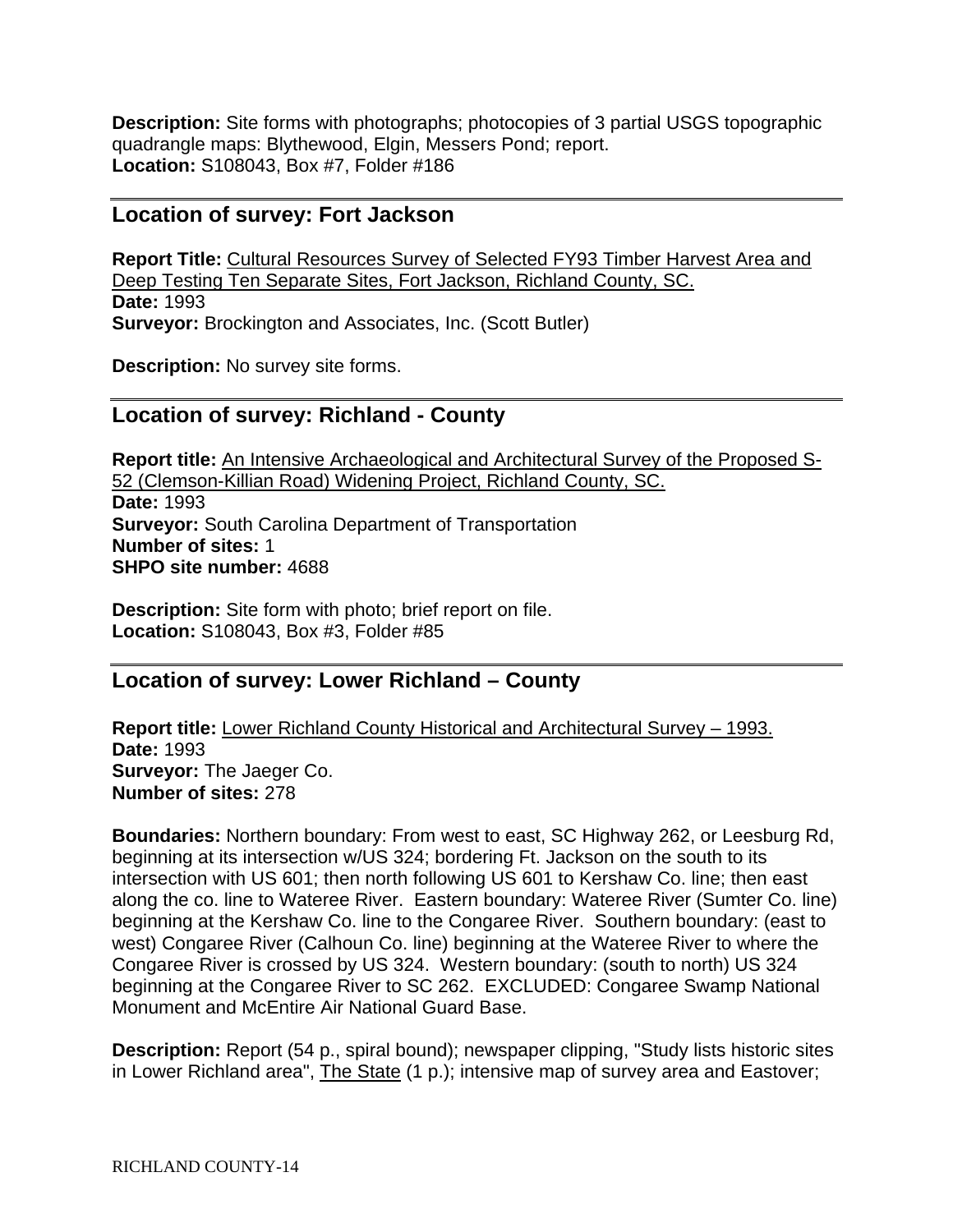slide log (1 p.); National Register evaluations, with annotations, corrections, and notes (19 p.).

**Location:** S108042, Box #122

**Description:** Site forms with photographs arranged by quad number, then by site number.

**Location:** S108042, Box #97: Quad 107 (Congaree) - site numbers: 44-3695 Box #98: Quad 107 (Congaree) - site numbers: 3696-3741 to Quad 541 (Wateree) – site numbers: 3630-3668

**Description:** two letter size Town of Eastover street maps (intensive); 11 USGS maps (intensive): Congaree, Eastover, Fort Jackson South, Gadsden, Leesburg, Messers Pond, Poinsett State Park, Rembert, Saylors Lake, Southwest Columbia, and Wateree with site numbers.

**Location:** S108042, Map Case 12/07, Richland Co., Folder #1

# **Location of survey: Columbia - City**

**Report title:** City-Wide Architectural Survey and Historic Preservation Plan. **Library call number:** F 279 .C7 J63 **Date:** 1991-1993 **Surveyor:** John M. Bryan and Associates **Number of sites:** 3441

**Boundaries**: Phase I: (S): Taylor St; (N): Cola City limits; (W): Broad River; (E): Forest Acres city limits; Phase II: (N): Taylor St.; (S): Heyward St./ Southeastern Beltway; (W): Congaree River; (E): Ft. Jackson/ Southeastern Beltway. EXCLUDED: Fort Jackson, Elmwood Park Neighborhood, and Granby.

**Description:** Report (100 p., spiral bound); slide inventory (3 p.); street index (97 p.; ring-bound) to properties surveyed during the project. Properties are indexed alphabetically by street name and then by street number. The index also lists tax map numbers for most properties.

**Location:** S108042, Box #121

**Description:** Site forms with photographs. Majority of site forms arranged alphabetically by street name, and thereafter by street address. Other areas or neighborhoods filed by area or institution name, including: Allen University; Benedict College; Central Correctional Institute; Columbia Canal; State House and grounds; State Mental Hospital; USC Medical School and VA Hospital [see note below]; and USC Old Campus.

NOTE: File, "USC Medical School and VA Hospital, 1993," includes photos and correspondence re NR eligibility of VA buildings. **Location:** S108042, Box #89: Allen Univ. - College St.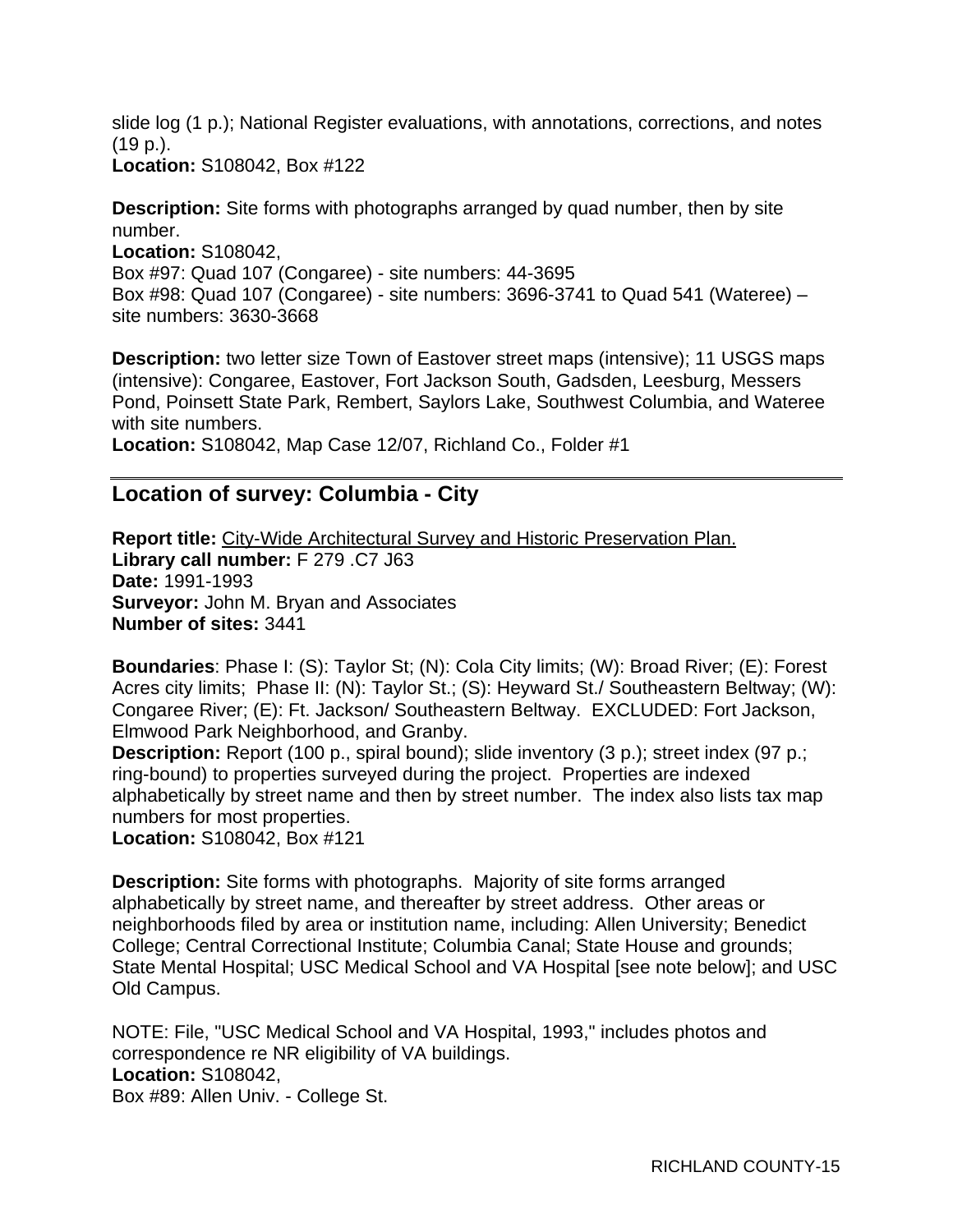Box #90: Colonial Dr. - Etiwan Ave. Box #91: Fairview Dr. - 1309 Heidt St. Box #92: 1314 Heidt St. - Lincoln St. Box #93: Lorick - Pendleton St. Box #94: Pickett St. - Santee Ave. Box #95: Senate St. - Westminster Dr. Box #96: Wheat St. - Woodrow St.

**Description:** Set of National Register District maps with site numbers and key (65 p.); Phase I, City of Columbia map (intensive), (65 p.); Phase II, City of Columbia tax maps (intensive) with key (65 p.); City of Columbia maps showing survey boundaries; Phase II, City of Columbia tax maps (reconnaissance), (65 p.). NOTE: City of Columbia Planning Dept. retained Phase I reconnaissance map. **Location:** S108042, Map Case 12/07, Richland Co., Folder #2

## **Location of survey: Columbia - Granby Mill Village**

**Report title:** Granby Mill Village: Historic Survey. **Library call number:** F 279 .C7 H57 **Date:** 1990 **Surveyor:** S. Power **Number of sites:** 162

**Boundaries:** 0.1065 sq mi; (E): Lincoln St.; (N): Catawba St; (W): Gist St; and (S): Heyward St.

**Description:** 2 copies of report (33 p., spiral bound), including inventory, map of the survey area, and National Register recommendations; "Preliminary Assessment" with annotated bibliography (4 p.). **Location:** S108042, Box #122

**Description:** Granby Mill Village Sanborn Insurance map, mylar (intensive). **Location:** S108042, Map Case 12/07, Richland Co., Folder #3

**Description:** Site forms with photographs arranged by site numbers. **Location:** S108042, Box #97

**Description:** Negatives **[Restricted - contact Survey Coordinator] Location:** S108013, Box #5

#### **Location of survey: Columbia - Elmwood Park**

**Date:** 1987/1989 **Surveyor:** SHPO **Number of sites:** 380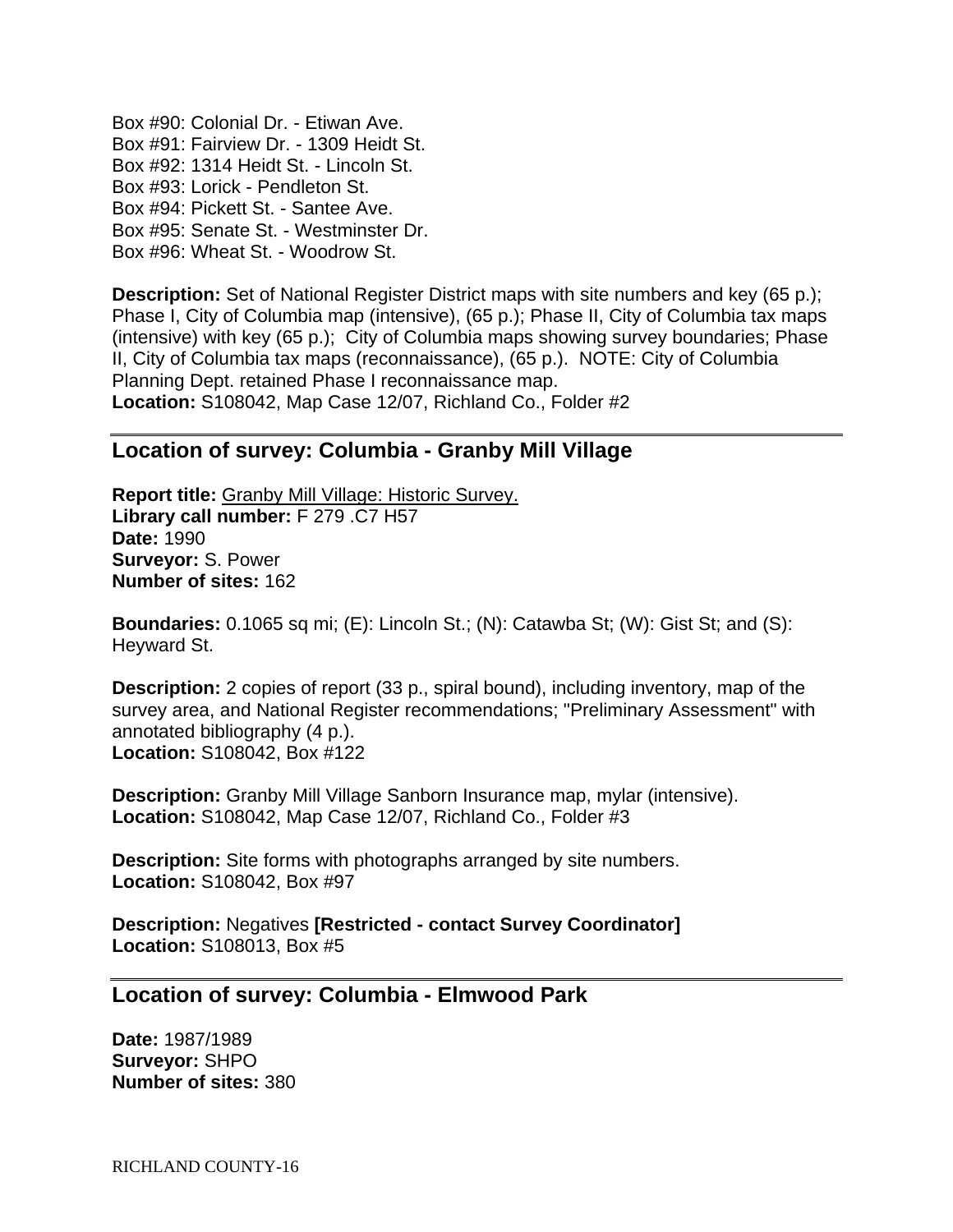**Boundaries:** 0.042 sq mi; West: Seaboard Coastline RR bed west of Wayne St; North: W. Confederate Ave; South: Elmwood Ave.; East: Main St.

**Description:** Report, **Elmwood Park Neighborhood** (28 p.), with photo log and site index; integrity analysis (9 p.) with map showing non-contributing properties and survey boundaries; city directory data, re address, first owner, occupation (6 p.); Elmwood Park history (15 p.); Landmarks Commission Reviews of Alterations (30 p.). **Location:** S108042, Box #122

**Description:** Site forms with photos arranged by site number. **Location:** S108042, Box #96: Site numbers. 1-187 Box #97: Site numbers. 188-380

**Description:** Elmwood Park Neighborhood, mylar, 1989 (intensive); Elmwood Park Neighborhood street map, 1984 (intensive). **Location:** S108042, Map Case 12/07, Richland Co., Folder #4

**Description:** Negatives **[Restricted - contact Survey Coordinator] Location:** S108013, Box #5

## **Location of survey: Columbia - Waverly**

**Date:** 1987 **Surveyor:** Applied History Program, Department of History, University of South **Carolina Number of sites:** 162

**Boundaries:** Brayton's Alley, Gervais, Hampton, Harden, Heidt, Lady, Oak, Pine, Taylor, and Washington Streets.

**Description:** slide log re Waverly Neighborhood (5 p.); photo log re Waverly Neighborhood (7 p.). **Location:** S108042, Box #122

**Description:** Site forms with photos arranged alphabetically by street. **Location:** S108042, Box #62: Brayton's Alley - 1240 Heidt St. Box #63: 1301 Heidt St. - Washington St.

# **Location of survey: Columbia - City**

**Report title:** The Physical Development of Columbia 1786-1941. **Date:** 1985 **Surveyor:** Central Midlands Regional Planning Council (Fox) **Number of sites:** 1297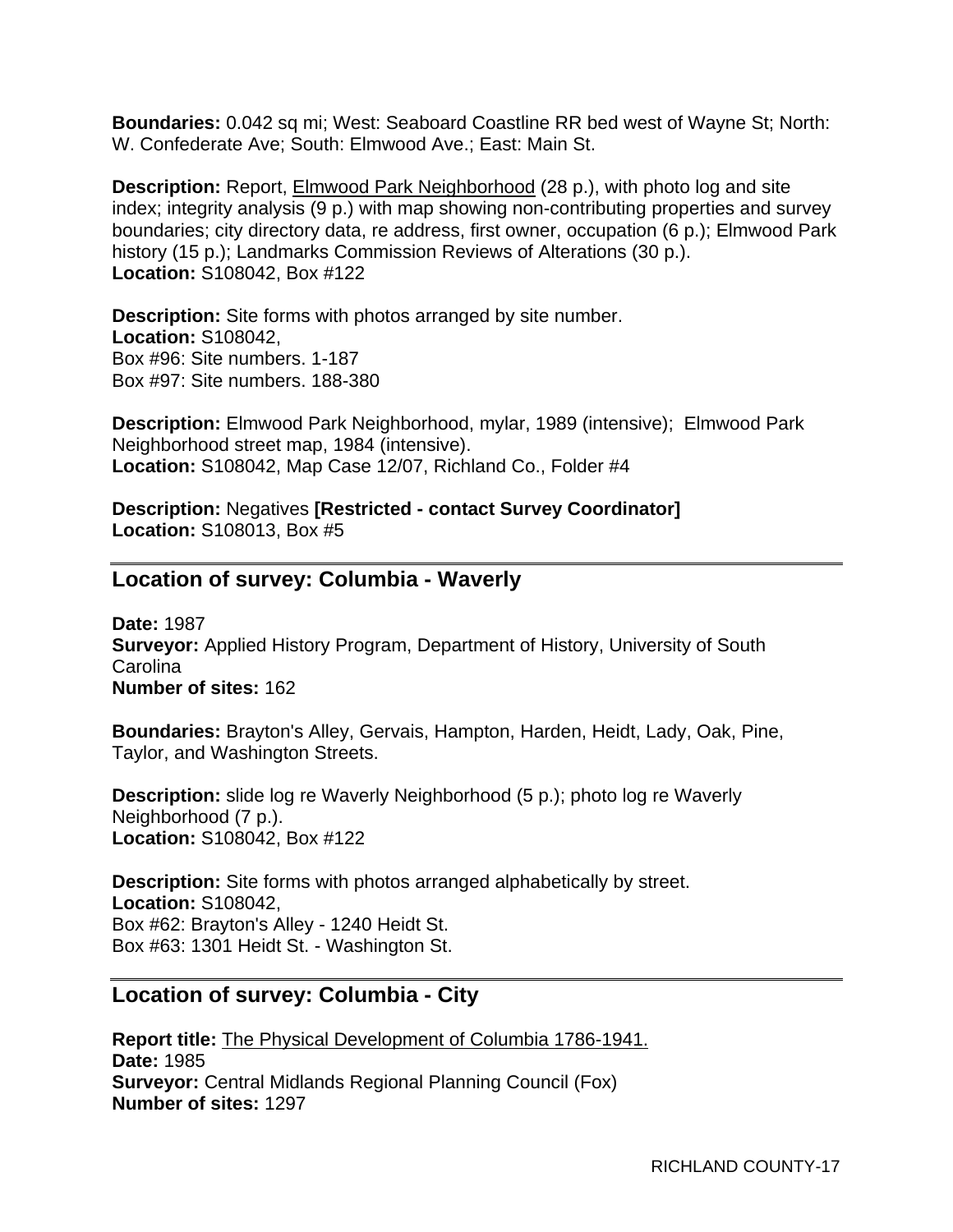**Description:** Report, The Physical Development of Columbia 1786-1941 (92 p., spiral bound), with histories of the following areas: Congaree Vista, West Gervais Street, Waverly, Valley Park-Old Shandon, Five Points, Hyatt Park-Eau Claire, Elmwood Avenue, Wales Garden. [There is a separate report file for Five Points from 1984, it includes two tax maps, but the history is a duplicate of what is in the above report.] **Location:** S108042, Box #122

**Description:** Site forms for these areas actually come from a number of surveys conducted over a span of years, 1973-1986. Generally arranged alphabetically by street name, some site forms (i.e. Benedict College) filed under site name. Sites that were surveyed individually on an otherwise unsurveyed street are generally filed according to street name at the beginning of each section under the appropriate letter. Some sites have been filed according to proper name. The " $\underline{B}$ " file also contains site forms for the **Barton House** on the grounds of the State Mental Hospital and for the Browns Ferry Vessel, which was excavated in 1979. **Location:** S108042,

Box #58: A - Calhoun St. Box #59: C - Gervais St. Box #60: Gibbes Ct. - 2230 Lincoln St. Box #61: 2231 Lincoln St. - R Box #62: River Dr. - Woodrow St.

# **Location of survey: Columbia - USC Campus**

**Date:** 1985 **Surveyor:** Central Midlands Regional Planning Council (Fox) **Number of sites:** 40 **Description:** Report (10 p.); City of Columbia tax map (intensive) of old campus area, including survey areas south of Green and west of Sumter with site index; inventory of USC Buildings listed chronologically with gross sq. footage. **Location:** S108042, Box #122

**Description:** Site forms (1981-85) with photos arranged alphabetically by current or common name (highlighted in yellow on the site forms). **Location:** S108042, Box #62

# **Location of survey: Goodwill Plantation**

**Report title:** Cultural Resource Survey of Goodwill Plantation, Richland County South Carolina. **Library call number:** F 277 .R5 G66 **Date:** 1985 **Surveyor:** Applied History Program, Department of History, University of South Carolina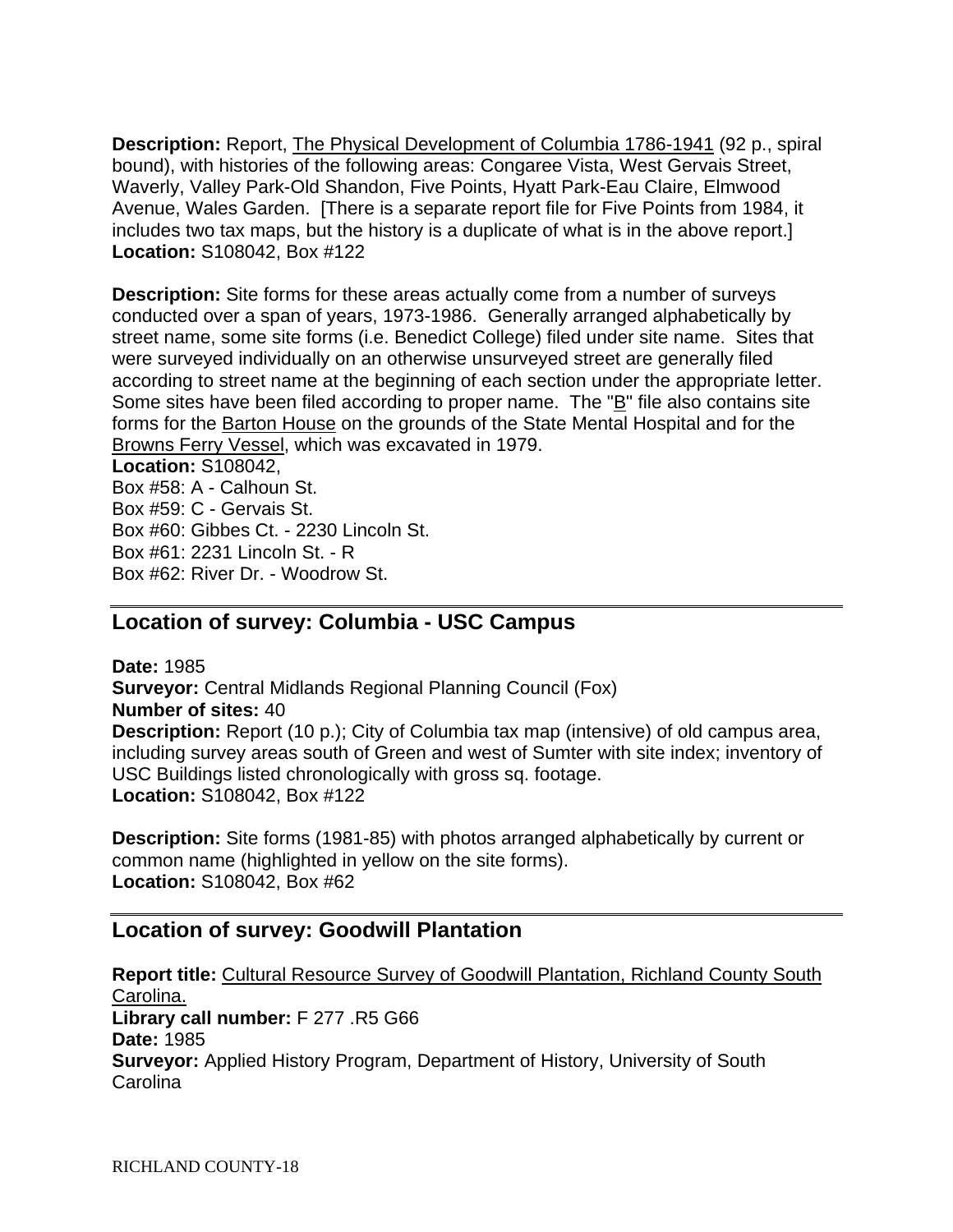**Description:** Report, Cultural Resource Survey of Goodwill Plantation, Richland County South Carolina (100 p.), with maps and photographs. **Location:** S108042, Box #122

#### **Location of survey: Columbia - Five Points**

**Date:** 1984 **Surveyor:** Fox **Number of sites:** 2

**Description:** History of Five Points Area, (duplicated in the **Physical Development of** Columbia report), (7 p.); City of Columbia tax map (intensive) and key. **Location:** S108042, Box #122

**Description:** Site forms arranged by street name. See Physical Development of Columbia 1768-1941 survey site forms. **Location:** S108042, Box #58: A - Calhoun St. Box #59: C - Gervais St. Box #60: Gibbes Ct. - 2230 Lincoln St. Box #61: 2231 Lincoln St. - R Box #62: River Dr. - Woodrow St.

# **Location of survey: Columbia – USC**

**Date:** 1983 **Surveyor:** Central Midlands Regional Planning Council (Fox)/University of South Carolina **Number of sites:** 188

**Boundaries:** "primarily neighborhood east of the USC campus, with a few outlying sites"; survey executed in order to reevaluate 188 individual properties designated in 1965 as composing a design protection area under the Columbia Landmarks Ordinance but for which no data had ever been compiled.

**Description:** Report, University of South Carolina Design Preservation Area (7 p.). **Location:** S108042, Box #122

**Description:** See site forms for **Physical Development of Columbia 1768-1941**, survey site forms and University of South Carolina - Campus 1984 survey site forms. **Location:** S108042, Box #58: A - Calhoun St. Box #59: C - Gervais St. Box #60: Gibbes Ct. - 2230 Lincoln St. Box #61: 2231 Lincoln St. - R Box #62: River Dr. - Woodrow St.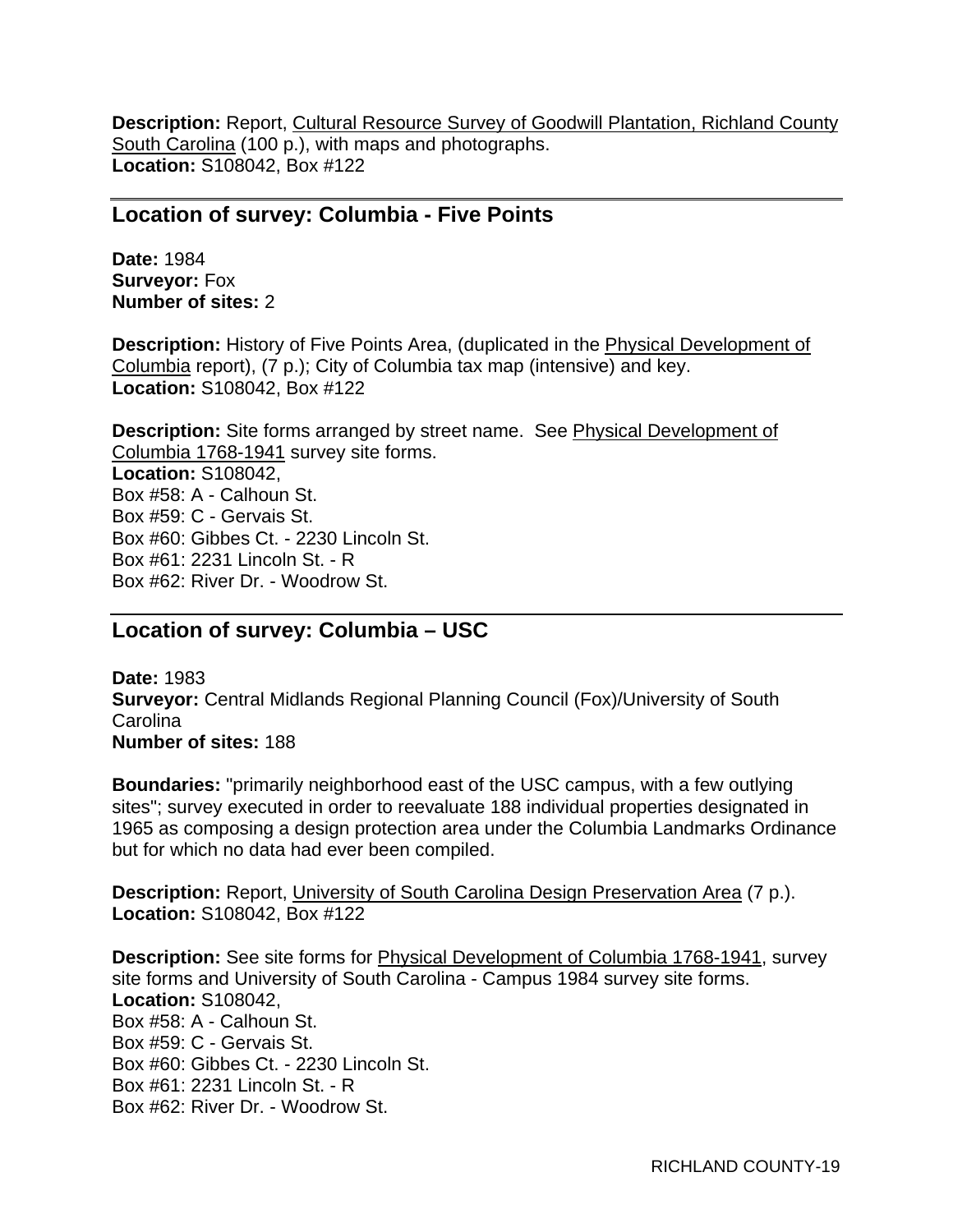# **Location of survey: Columbia (Oak St/Waverly St/Waites Rd)**

**Date:** 1982

**Description:** Draft report, Oak St/Waverly St/Waites Road Neighborhood Revitalization Plan (60 p., spiral bound), with maps. **Location:** S108042, Box #122

# **Location of survey: Columbia - Congaree Vista**

**Date:** 1981 **Surveyor:** Central Midlands Regional Planning Council (Fox) **Number of sites:** 93

**Boundaries:** Areas along Assembly, Calhoun, Devine, Gadsden, Gervais, Green, Lady, Laurel, Lincoln, Park, Pulaski, Richland, and Washington Streets.

**Description:** Columbia, S.C., Congaree Vista Historical Inventory, with bibliography (17 p.); Sidney Park History (5 p.). **Location:** S108042, Box #122

**Description:** Site forms dispersed by streets named in S.C. Congaree Historical Inventory. See Physical Development of Columbia 1786-1941 survey site forms. **Location:** S108042, Box #58: A - Calhoun St. Box #59: C - Gervais St. Box #60: Gibbes Ct. - 2230 Lincoln St. Box #61: 2231 Lincoln St. - R Box #62: River Dr. - Woodrow St.

**Description:** Congaree Vista map showing National Register properties and nonhistoric structures; intensive Congaree Vista street map showing proposed city landmarks, and existing districts with site numbers. Site numbers on map correspond with Historical Inventory list numbers. **Location:** S108042, Map Case 01/08, Folder #16

# **Location of survey: Blythewood (and vicinity) - Town**

**Date:** 1980/1982 **Surveyor:** Central Midlands Regional Planning Council (Fox/Kolbe) **Number of sites:** 22 **Description:** Site forms with photographs arranged by site numbers, (380-397, 775, 781). **Location:** S108042, Box #58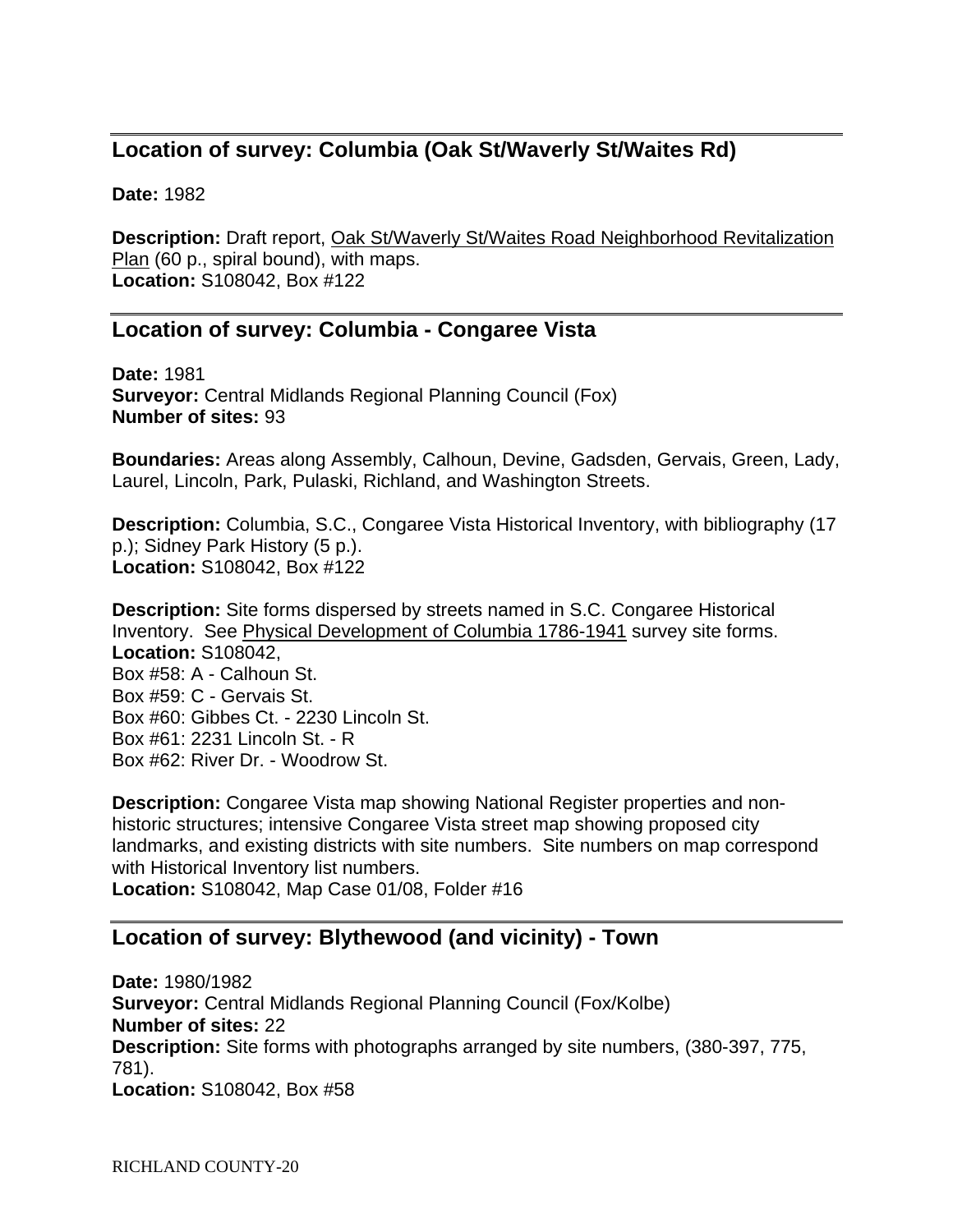**Description:** Town of Blythewood street map (intensive) with key; Richland County general highway map showing Camp Ground Community (intensive) with key; 2 USGS maps (intensive) with key: Richtex, Irmo NE; Town of Eastover tax map (intensive) with key; Richland County highway map (intensive) with key. **Location:** S108042, Map Case 01/08, Folder #15

# **Location of survey: Chapin and vicinity**

**Date:** 1980/1982 **Surveyor:** Kolbe/Fox/Harmon **Number of sites:** 7

**Description:** Site forms with photographs arranged by site numbers (120, 121, 415, and 830-832). Some site forms include maps. **Location:** S108042, Box #58

**Description:** See Blythewood and vicinity survey maps. Town of Blythewood street map (intensive) with key; Richland County general highway map showing Camp Ground Community (intensive) with key; 2 USGS maps (intensive) with key: Richland, Irmo NE; intensive Town of Eastover tax map with site numbers and key; Richland County highway map (intensive) with key.

**Location:** S108042, Map Case 12/07, Richland Co., Folder #5

# **Location of survey: Eastover (and vicinity) - Town**

**Date:** 1980-1981 **Surveyor:** Central Midlands Regional Planning Council (Kolbe/Fox) **Number of sites:** 39

**Description:** Site forms with photos arranged by non-sequential site numbers (41-431, 802, 803). **Location:** S108042, Box #63

#### **Description:** See Blythewood and vicinity survey maps.

Town of Blythewood street map (intensive) with key; Richland County general highway map showing Camp Ground Community (intensive) with key; 2 USGS maps (intensive) with key: Richland, Irmo NE; Town of Eastover tax map (intensive) with key; Richland County highway map (intensive) with key. **Location:** S108042, Map Case 01/08, Folder #15

# **Location of survey: Hopkins (and vicinity) - County**

**Date:** 1980-1981 **Surveyor:** Central Midlands Regional Planning Council (Kolbe/Fox) **Number of sites:** 9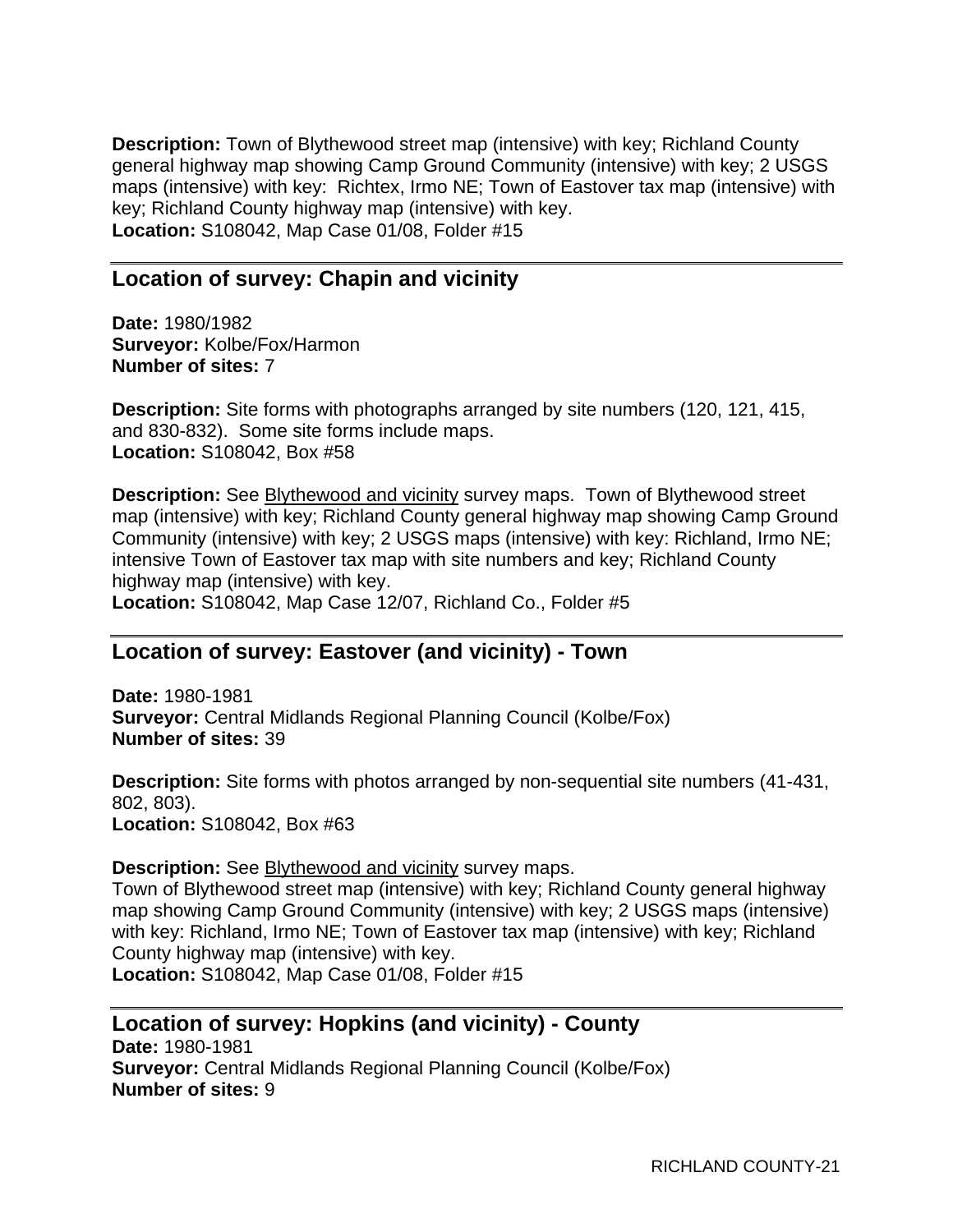**Description:** Site forms with photographs arranged by non-sequential site numbers (72-774). **Location:** S108042, Box #63

**Description:** See **Blythewood and vicinity** survey maps. Town of Blythewood street map (intensive) with key; Richland County general highway map showing Camp Ground Community (intensive) with key; 2 USGS maps (intensive) with key: Richland, Irmo NE; Town of Eastover tax map (intensive) with key; Richland County highway map (intensive) with key.

**Location:** S108042, Map Case 01/08, Folder #15

## **Location of survey: Irmo (and vicinity) - Town**

**Date:** 1980 **Surveyor:** Central Midlands Regional Planning Council (Kolbe/Fox) **Number of sites:** 10

**Description:** Site forms arranged by site numbers (398-416). Includes photos. **Location:** S108042, Box #63

**Description:** See **Blythewood and vicinity** survey maps. Town of Blythewood street map (intensive) with key; Richland County general highway map showing Camp Ground Community (intensive) with key; 2 USGS maps (intensive) with key: Richland, Irmo NE; Town of Eastover tax map (intensive) with key; Richland County highway map (intensive) with key.

**Location:** S108042, Map Case 01/08, Folder #15

# **Location of survey: Spring Hill Community - County**

**Date:** 1980 **Surveyor:** Central Midlands Regional Planning Council (Kolbe/Fox) **Number of sites:** 4

**Description:** Site forms with photos arranged by non-sequential site numbers (117-910, 1532). Includes sites on various rural roads in vicinities of Ballentine, Columbia, Dutch Fork, Forest Acres, and White Rock. Some site forms include maps. **Location:** S108042, Box #63

**Description:** See **Blythewood and vicinity** survey maps. Town of Blythewood street map (intensive) with key; Richland County general highway map showing Camp Ground Community (intensive) with key; 2 USGS maps (intensive) with key: Richland, Irmo NE; Town of Eastover tax map (intensive) with key; Richland County highway map (intensive) with key. **Location:** S108042, Map Case 01/08, Folder #15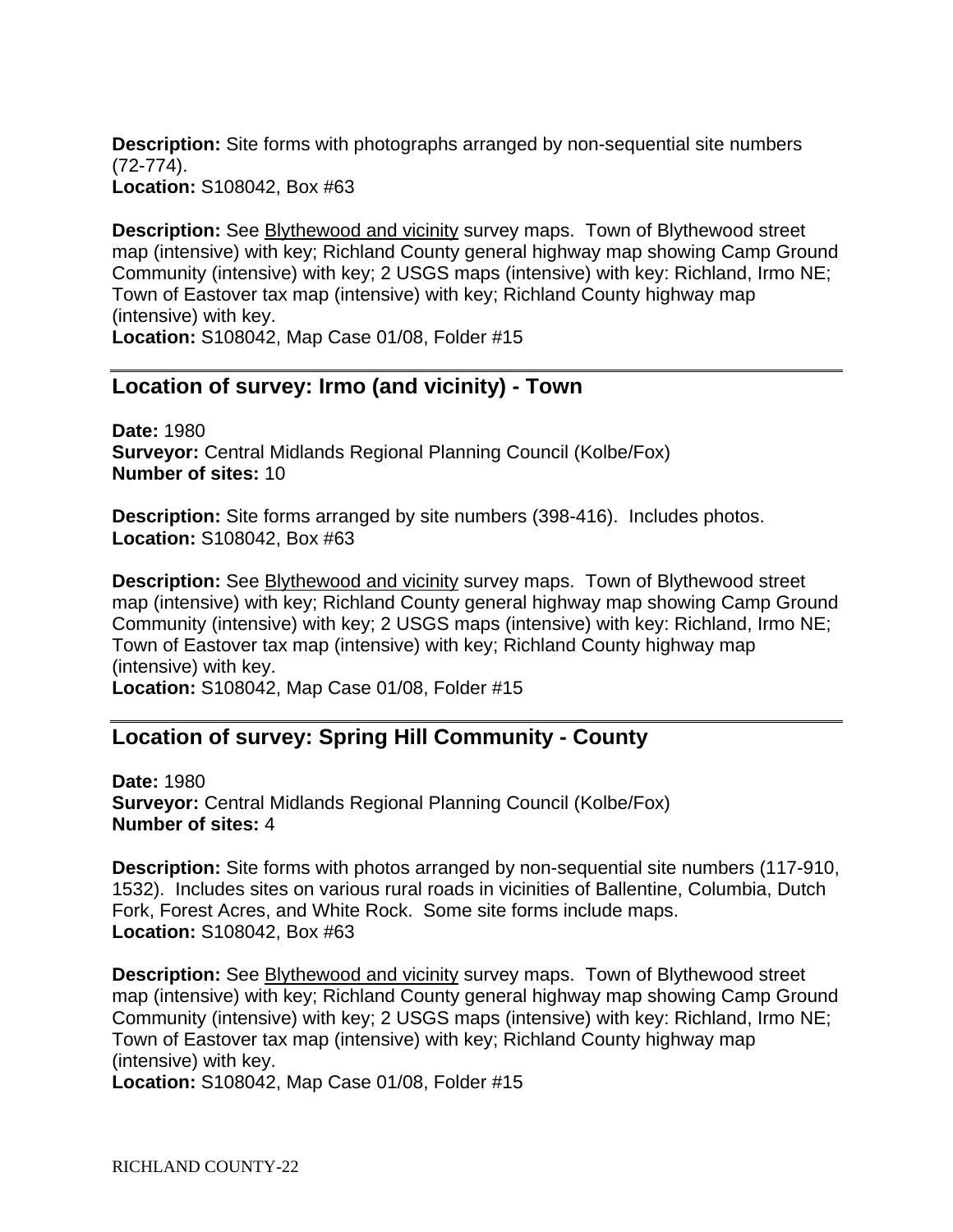# **Location of survey: Gadsden (and vicinity) - County**

**Date:** 1979-1980 **Surveyor:** Central Midlands Regional Planning Council (Kolbe/Fox) **Number of sites:** 5

**Description:** Site forms with photos arranged alphabetically by historic name. **Location:** S108042, Box #63

**Description:** See Blythewood and vicinity survey maps. Town of Blythewood street map (intensive) with key; Richland County general highway map showing Camp Ground Community (intensive) with key; 2 USGS maps (intensive) with key: Richland, Irmo NE; Town of Eastover tax map (intensive) with key; Richland County highway map (intensive) with key. **Location:** S108042, Map Case 01/08, Folder #15

# **Location of survey: Campground Community - County**

**Date:** 1977/1985 **Surveyor:** Central Midlands Regional Planning Council (Fox), Bultman **Number of sites:** 6/1

**Description:** Site forms with photos arranged by site numbers (373-379). **Location:** S108042, Box #63

**Description:** See **Blythewood and vicinity** survey maps. Town of Blythewood street map (intensive) with key; Richland County general highway map showing Camp Ground Community (intensive) with key; 2 USGS maps (intensive) with key: Richland, Irmo NE; Town of Eastover tax map (intensive) with key; Richland County highway map (intensive) with key. **Location:** S108042, Map Case 01/08, Folder #15

#### **Location of survey: Cedar Creek Community - County**

**Date:** 1977/1981 **Surveyor:** Central Midlands Regional Planning Council (Fox), Bultman **Number of sites:** 15

**Description:** Site forms with photos arranged by site numbers (360-372, 776, 777). **Location:** S108042, Box #63

**Description:** See Blythewood and vicinity survey maps. Town of Blythewood street map (intensive) with key; Richland County general highway map showing Camp Ground Community (intensive) with key; 2 USGS maps (intensive) with key: Richland, Irmo NE;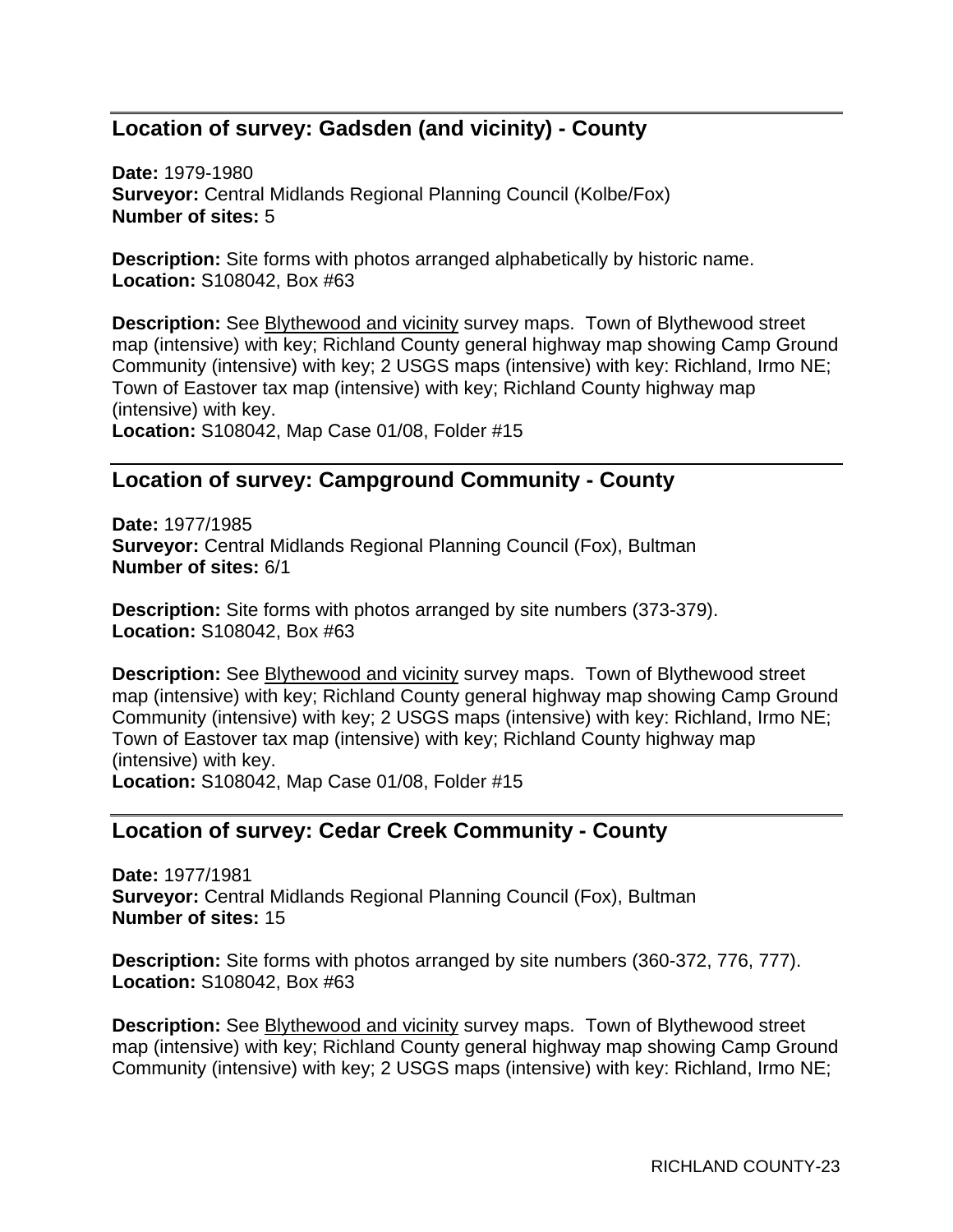Town of Eastover tax map (intensive) with key; Richland County highway map (intensive) with key. **Location:** S108042, Map Case 01/08, Folder #15

## **Location of survey: Columbia - City**

**Report title:** Columbia's Commercial Heritage. **Library call number:** F 279 .C7 B84 **Date:** 1976 **Surveyor:** Bultman **Number of sites:** 149

**Description:** Index of Pictures ... Main St (10 p.) gives sources and locations of pictures. **Location:** S108042, Box #122

**Description:** Site forms primarily arranged by street address, but some site forms are filed alphabetically by common or historic name. **Location:** S108042, Box #96

# See also REGIONAL SURVEYS - CENTRAL MIDLANDS

**Report title:** Central Midlands Historic Preservation Survey. **Library call number:** F 270 .C46 1974 **Date:** 1974 **Surveyor:** Central Midlands Regional Planning Council

**Description:** Report (323 p.), maps, photos. **Location:** S108042, Box #117

#### **Description:** Other negatives **[Restricted - contact Survey Coordinator]**

- Because surveyed properties are arranged alphabetically by street or place (i.e. Benedict College), arrangement of the negatives is as follows:

- 1. By survey (IF POSSIBLE) and year (i.e. Elmwood Park, 1980), or
- 2. By year, with a list of streets and/or sites in the file.

- Richland Co. negatives/contact prints in other counties:

- 1. Easterby photograph filed under Aiken
- 2. Butt plate from rifle filed under Aiken
- 3. A.S. Salley painting filed under Aiken
- 4. Mann-Simons Cottage filed under Aiken, Charleston
- 5. Richland Co. rural scenes filed under Charleston
- 6. Bellaire filed under Edgefield
- 7. Richland Co. shots filed under Lexington
- 8. Ft. Jackson filed under Sumter

RICHLAND COUNTY-24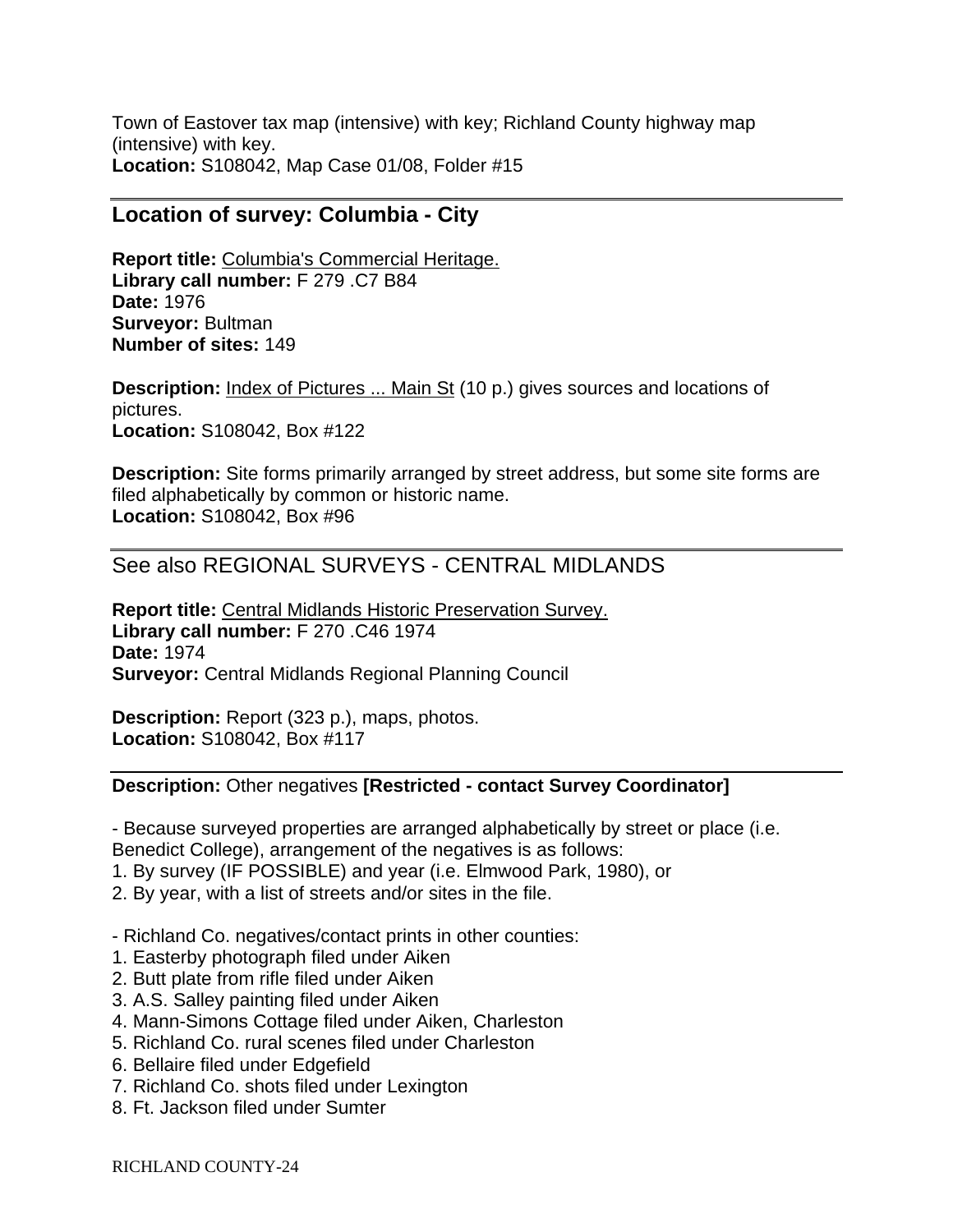9. Columbia skyline filed under York.

10. Railway Express Bldg. at Union Station filed under Charleston

11. USC filed under Pickens

12. Damaged Columbia homes filed under Charleston

13. DeSaussure filed under Fairfield, York

14. Babcock Bldg., State Hospital filed under Anderson

15. Big Apple/House of Peace filed under Kershaw

16. Pearson Funeral Home filed under Kershaw

17. 1415 Richland St., 1419 Richland St., & Old and New Ebenezer Lutheran Churches filed under Darlington

18. Schneider School filed under Williams Place (Spartanburg)

19. Lutheran Publications Bldg. filed under Williams Place (Spartanburg)

- Columbia Historic District I, 1981.

- Columbia Historic District II, 1981. This file includes sites in the following counties: Darlington: house on rt. 34 near Hartsville

Kershaw: Kendall Mill Village

Williamsburg: Witherspoon-Shuler house; interior of Black Mingo Baptist Church.

- Elmwood Park, 1980.

- Columbia Canal, 1978.

- Misc., 1981-85, includes:

Churches: Richland Presbyterian (and cemetery); St. Thomas Protestant Episcopal. Houses: Harriet Barber; Dr. Eargle; Eason; 303 Saluda Ave. (Columbia). Mills: Mt. Vernon.

Plantations: Kensington.

Other: Furnace at State Mental Hospital; Palmetto Compress & Warehouse Co. Bldg. - Misc., 1979-80, 1983, includes:

Churches: Cedar Creek Methodist; Mt. Pleasant Methodist; Oak Grove United Methodist; St. John's Episcopal; St. Thomas Episcopal; Sandy Level Baptist; Zion Episcopal.

Houses: Dr. Ezra Abney; Joel Adams; "Alwehav"; Oscar Chappell; Dr. J.W. Eargle; John Allen Haygood; George Peter Hoffman; Laurelwood; George Sites; Claudius Scott Cottage; Taylor; Daniel (Solomon) White; Whiteford Smith; misc. on Pickens and Blanding Sts.

Plantations: Kensington.

Other: Columbia Canal; Octagonal Barn (Forest Acres) Old Fire Station - Villa Tronca; Palmetto Bldg.

Orangeburg: Cattle Creek Campground; Epiphany Episcopal Church; Joe Fersner house; Walnut Grove Plantation.

York: Withers Bldg. (Winthrop Training School).

- Misc., 1978, includes:

Buildings: Barringer; Brown; Dispensary; Lever; Palmetto Compress; Parker & Babcock (State Hospital); PTA; warehouse.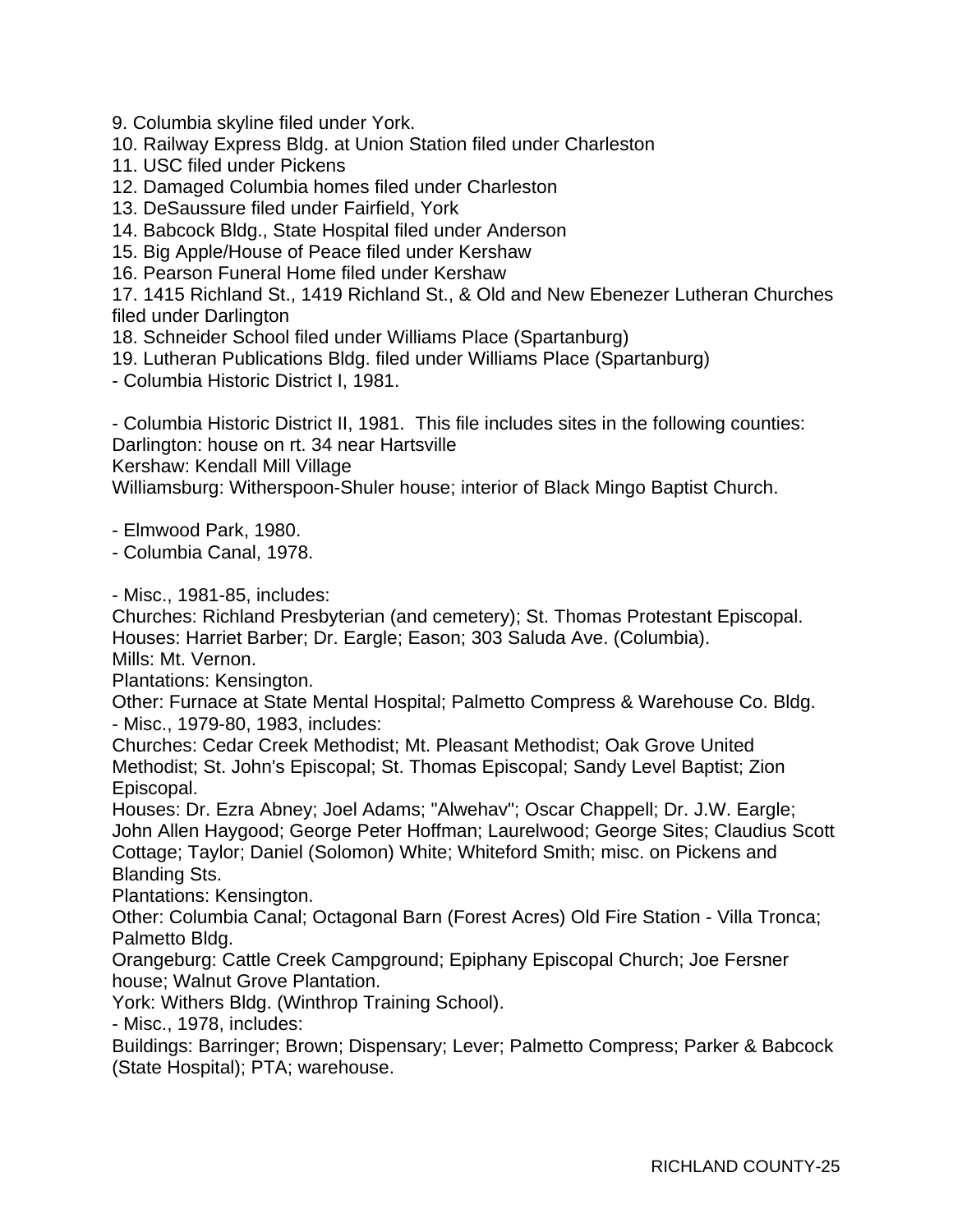Churches: AME; Bishops Memorial AME; Congaree Baptist; Ebenezer Lutheran Chapel; St. John's (Congaree).

Houses: Arant Cottage (Gadsden); Balton (State Hospital); Cain; Civil Cottage; Crawford-Clarkson; Dovilliers-Manning-Magoffin; Fields; Maxcy Gregg; Heslep; Ensor Keenan; Lyles-Gudmundson; McCord; McKay Cottage; Miller; Moore-Mann; Pressley-Spigner; Siebels-Wilson; Taylor; Wallace-McGee; Wavering Place

(Congaree); Annie Weston (Congaree); Zimmerman.

Plantation: House-Hook (Eastover).

Streets: Gervais; Pendleton; Senate.

Other: Assembly Furniture; Capitol Cafe; Columbia High School; DeSaussure College (USC); Dunbar Funeral Home; Eau Claire Town Hall; Gervais St. Bridge; Greyhound Bus Station; Hinson Feed & Seed Co.; Logan School; Lutheran Seminary; Lynn's Heating; McDuffie's Antiques; Plaza Theatre; South Carolina Railroad Depot; TAPP's store; U.S. Courthouse; USC Observatory.

Greenville: Gassaway house.

- Misc., 1976-77, includes:

Houses: Chestnut Cottage; Lever Place (Cedar Creek); Lorick; Mann-Simons; Weston; Wilson.

Plantations: Kensington.

Other: DeSaussure College (USC); Riverbanks Zoo; Saluda River & Canal.

Anderson: Belton Depot.

Oconee: Oconee Station.

- Misc., 1968-75, includes:

Houses: Columbia Cottage; DeBruhl-Marshall; Lorick-Baker.

Other: Heathwood Hall; Old Post Office Workroom; Statehouse; Supreme Court (Courtroom, Library, facade) VA Hospital.

Georgetown: Cyanamid.

Horry Churches: Hebron; Mineral Springs; Waccamaw Presbyterian.

- Misc., n.d., includes:

Churches: Duncan Creek Presbyterian; Good Hope Baptist; Hopkins Presbyterian; St. Thomas Protestant Episcopal.

Houses: AIA Cottage; Rudy Barnes; Dreher; Maxcy Gregg; Hampton-Preston Mansion, J.J. Kaminer; John Jacob Calhoun Koon Farmstead; Simons Cottage.

Other: Allen University; Archives Bldg.; Bryan's warehouse;

Columbia; Dispensary Bldg.; Greyhound Bus Station; Heathwood Hall; Hopkins school; Mills Bldg. (State Hospital); misc. Richland county shots; three photo logs w/no negs. or contact prints.

Abbeville: Burt-Stark house.

Aiken: Redcliffe.

Cherokee: Zeno Hicks house.

Chester: Landsford Plantation.

Laurens: Young's School.

York: Bralton house.